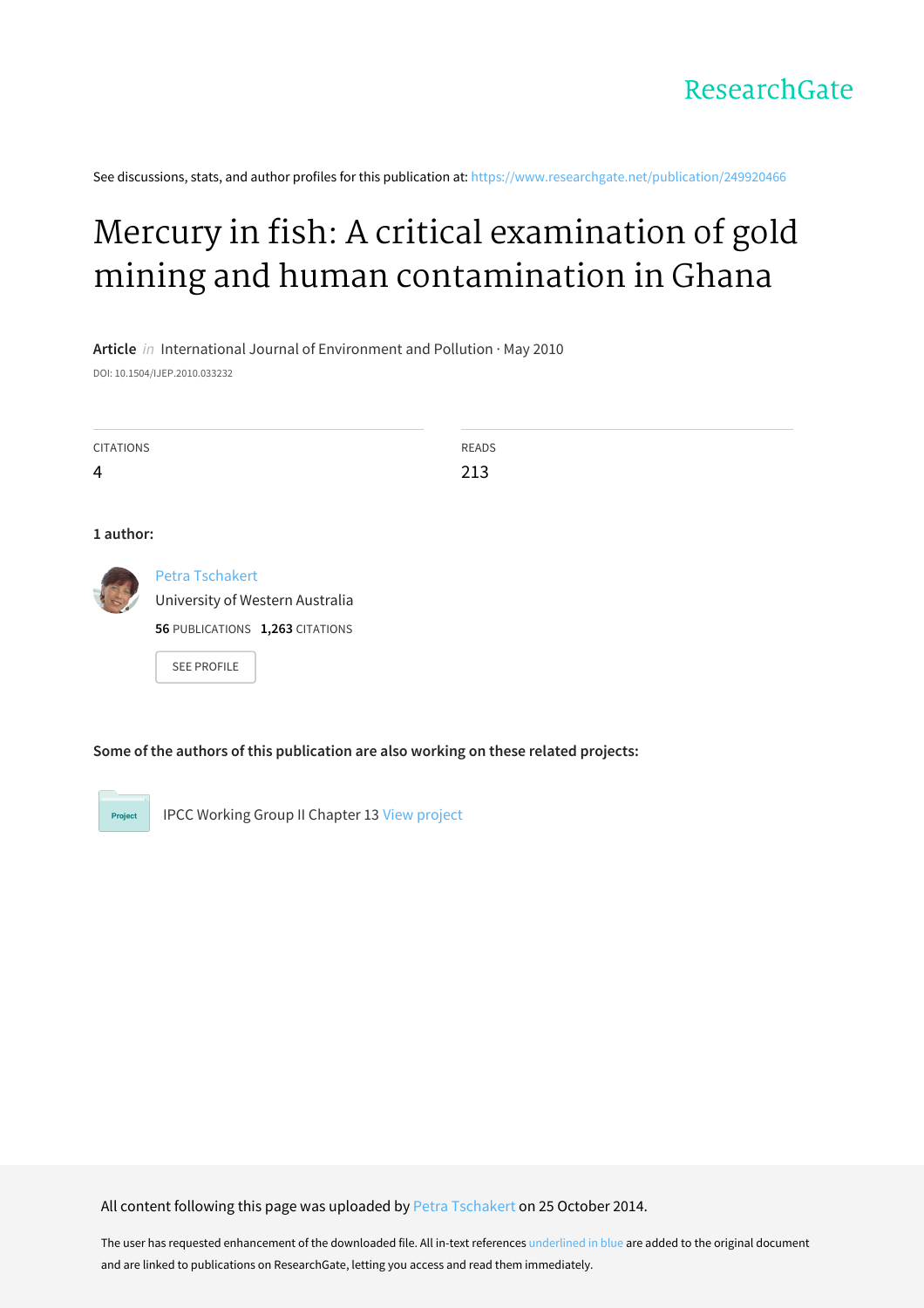## **Mercury in fish: a critical examination of gold mining and human contamination in Ghana**

### Petra Tschakert

Department of Geography and the Alliance for Earth Sciences, Engineering, and Development in Africa (AEDESA), 315 Walker Building, Pennsylvania State University, University Park, PA 16802, USA E-mail: petra@psu.edu

**Abstract:** This study examines the knowledge of miners, fishermen, fish sellers, and fish buyers regarding the linkages between elemental mercury, methylmercury, fish consumption, and health risks in and around mining areas in Ghana. While findings suggest that a clear grasp of the impacts of mercury on human health is lacking, few potentially polluted fish are consumed in the mining areas. Most customers prefer ocean fish from the Gulf of Guinea and freshwater fish from Lake Volta, neither of which is known for small-scale gold mining. Alarmist messages about contaminated fish from Ghanaian mining sites need to be treated with caution.

**Keywords:** methylmercury; *galamsey* mining; mercury contamination; freshwater fish; marine fish; bioaccumulation; trophic levels; mudfish; catfish; tilapia; fish smoking; Ghana; environmental pollution.

**Reference** to this paper should be made as follows: Tschakert, P. (2010) 'Mercury in fish: a critical examination of gold mining and human contamination in Ghana', *Int. J. Environment and Pollution*, Vol.

**Biographical notes:** Petra Tschakert is an Assistant Professor of Geography and the Alliance for Earth Sciences, Engineering, and Development in Africa (AESEDA) at the Pennsylvania State University. Her research focuses on complex social–ecological systems, with specific interests in environmental justice, political ecology and participatory research. She works on small-scale gold mining, climate change adaptation, and livelihood resilience and transformations among marginalised populations, primarily in Ghana. She has a PhD from The University of Arizona (Arid Lands Resources Sciences and Applied Anthropology) and was a James Martin 21st Century School Visiting Fellow at the Environmental Research Institute at Oxford University in 2009.

#### **1 Introduction**

Mercury is used in small-scale gold mining around the world to separate gold from sediments. Several studies have assessed environmental contamination from elementary mercury  $(Hg^0)$  and mercury vapour discharged through mine tailings and burning during the amalgamation process. The negative human health impacts of mercury contamination

Copyright © 2010 Inderscience Enterprises Ltd.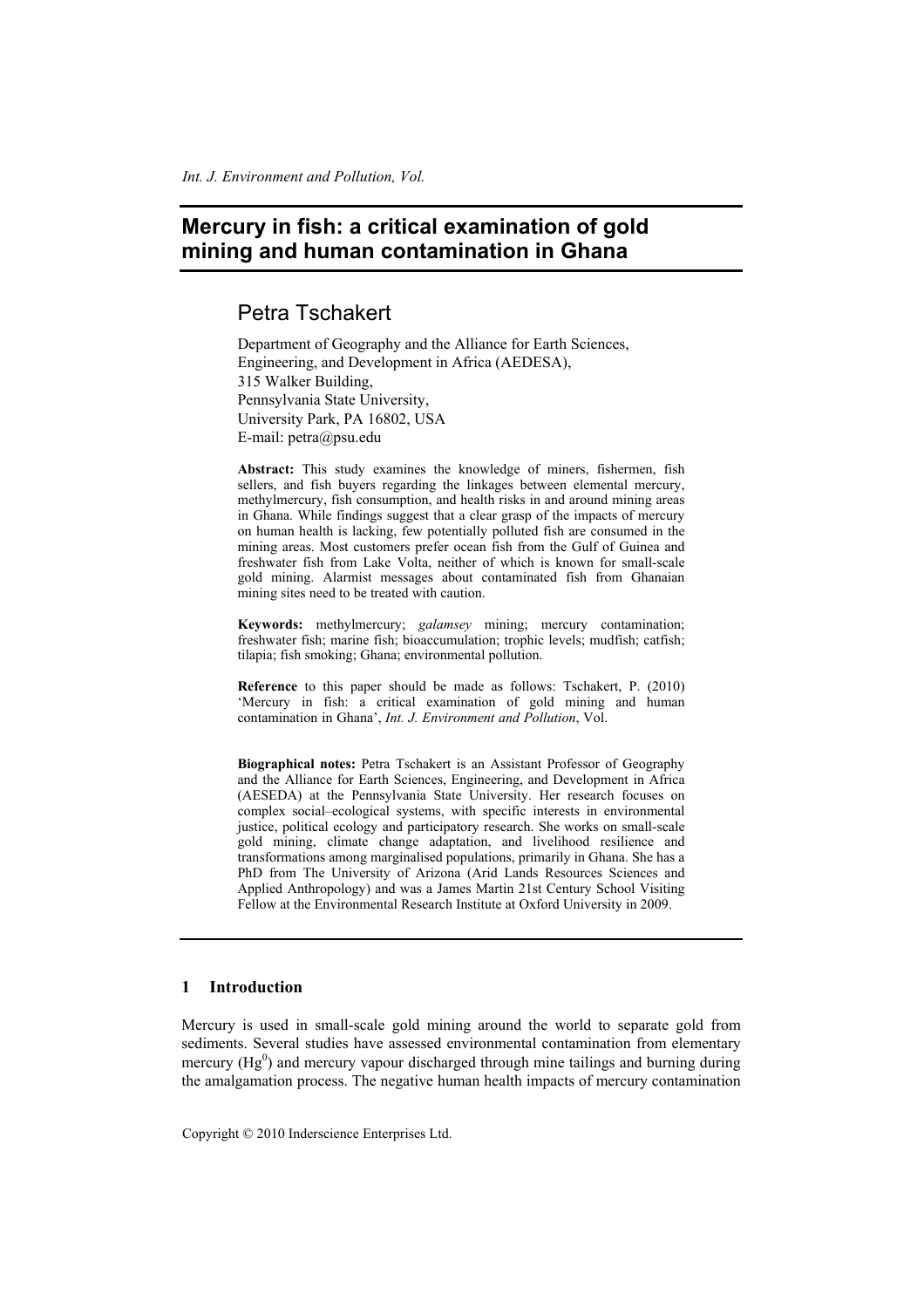are well known, ranging from dizziness and muscular tremors to kidney dysfunction and death ([Hinton et al., 2003](https://www.researchgate.net/publication/45688741_Women_mercury_and_artisanal_gold_mining_Risk_communication_and_mitigation?el=1_x_8&enrichId=rgreq-ae885e68416dd3318b9ce574a71792fe-XXX&enrichSource=Y292ZXJQYWdlOzI0OTkyMDQ2NjtBUzoxNTYwODYwODY2NzIzODRAMTQxNDIyNTIzMTc5MA==)), although clinical evidence of mercury poisoning is scarce ([Eisler, 2003](https://www.researchgate.net/publication/10570622_Health_Risks_of_Gold_Miners_A_Synoptic_Review?el=1_x_8&enrichId=rgreq-ae885e68416dd3318b9ce574a71792fe-XXX&enrichSource=Y292ZXJQYWdlOzI0OTkyMDQ2NjtBUzoxNTYwODYwODY2NzIzODRAMTQxNDIyNTIzMTc5MA==)). Mercury from gold mining is undoubtedly a dangerous neurotoxin and often emphatically condemned. For instance, Michael Bender, coordinator of the Zero Mercury Working Group, describes it as a substance that 'threatens pregnant women, their fetus and those who eat large amounts of fish' (Associated Press, 2009).

In Ghana, the second-largest gold producer in Africa, several impact-based assessments have shown various levels of mercury contamination in water, soils, sediments and crops ([Donkor et al., 2006a](https://www.researchgate.net/publication/242260622_Artisanal_Mining_of_Gold_with_Mercury_in_Ghana?el=1_x_8&enrichId=rgreq-ae885e68416dd3318b9ce574a71792fe-XXX&enrichSource=Y292ZXJQYWdlOzI0OTkyMDQ2NjtBUzoxNTYwODYwODY2NzIzODRAMTQxNDIyNTIzMTc5MA==), [2006b](https://www.researchgate.net/publication/7523939_Mercury_in_different_environmental_compartments_of_the_Pra_River_Basin_Ghana?el=1_x_8&enrichId=rgreq-ae885e68416dd3318b9ce574a71792fe-XXX&enrichSource=Y292ZXJQYWdlOzI0OTkyMDQ2NjtBUzoxNTYwODYwODY2NzIzODRAMTQxNDIyNTIzMTc5MA==); Babut et al., 2001; [Golow and Adzei,](https://www.researchgate.net/publication/11270202_Mercury_in_Surface_Soil_and_Cassava_Crop_Near_an_Alluvial_Goldmine_at_Dunkwa-on-Offin_Ghana?el=1_x_8&enrichId=rgreq-ae885e68416dd3318b9ce574a71792fe-XXX&enrichSource=Y292ZXJQYWdlOzI0OTkyMDQ2NjtBUzoxNTYwODYwODY2NzIzODRAMTQxNDIyNTIzMTc5MA==) [2002;](https://www.researchgate.net/publication/11270202_Mercury_in_Surface_Soil_and_Cassava_Crop_Near_an_Alluvial_Goldmine_at_Dunkwa-on-Offin_Ghana?el=1_x_8&enrichId=rgreq-ae885e68416dd3318b9ce574a71792fe-XXX&enrichSource=Y292ZXJQYWdlOzI0OTkyMDQ2NjtBUzoxNTYwODYwODY2NzIzODRAMTQxNDIyNTIzMTc5MA==) [Golow and Mingle, 2003;](https://www.researchgate.net/publication/10936206_Mercury_in_River_Water_and_Sediments_in_Some_Rivers_near_Dunkwa-On-Offin_an_Alluvial_Goldmine_Ghana?el=1_x_8&enrichId=rgreq-ae885e68416dd3318b9ce574a71792fe-XXX&enrichSource=Y292ZXJQYWdlOzI0OTkyMDQ2NjtBUzoxNTYwODYwODY2NzIzODRAMTQxNDIyNTIzMTc5MA==) [Bannerman et al., 2003;](https://www.researchgate.net/publication/215898701_Mercury_and_arsenic_in_the_gold_mining_regions_of_the_Ankobra_River_basin_in_Ghana?el=1_x_8&enrichId=rgreq-ae885e68416dd3318b9ce574a71792fe-XXX&enrichSource=Y292ZXJQYWdlOzI0OTkyMDQ2NjtBUzoxNTYwODYwODY2NzIzODRAMTQxNDIyNTIzMTc5MA==) [Kuma, 2004](https://www.researchgate.net/publication/225745624_Is_groundwater_in_the_Tarkwa_gold_mining_district_of_Ghana_potable?el=1_x_8&enrichId=rgreq-ae885e68416dd3318b9ce574a71792fe-XXX&enrichSource=Y292ZXJQYWdlOzI0OTkyMDQ2NjtBUzoxNTYwODYwODY2NzIzODRAMTQxNDIyNTIzMTc5MA==); Tschakert and Singha, 2007), as well as in human hair, nails, urine and blood (Rambaud et al., 2000; [Adimado and Baah, 2002;](https://www.researchgate.net/publication/11376379_Mercury_in_Human_Blood_Urine_Hair_Nail_and_Fish_from_the_Ankobra_and_Tano_River_Basins_in_Southwestern_Ghana?el=1_x_8&enrichId=rgreq-ae885e68416dd3318b9ce574a71792fe-XXX&enrichSource=Y292ZXJQYWdlOzI0OTkyMDQ2NjtBUzoxNTYwODYwODY2NzIzODRAMTQxNDIyNTIzMTc5MA==) [Donkor et al., 2006b;](https://www.researchgate.net/publication/7523939_Mercury_in_different_environmental_compartments_of_the_Pra_River_Basin_Ghana?el=1_x_8&enrichId=rgreq-ae885e68416dd3318b9ce574a71792fe-XXX&enrichSource=Y292ZXJQYWdlOzI0OTkyMDQ2NjtBUzoxNTYwODYwODY2NzIzODRAMTQxNDIyNTIzMTc5MA==) Amegbey and Eshun, 2003). While results of these studies vary from values clearly below to values above the World Health Organisation (WHO) safe guideline standards, small-scale gold miners are typically represented as environmentally reckless operators, especially those who mine without a licence, who in Ghana are known as *galamsey* operators. Moreover, a deliberate exclusion of non-registered miners, portrayed often as environmental villains and criminals, from the design and use of alternative gold extraction technologies, including retorts, further fuels a vicious cycle of contaminating and being contaminated ([Hilson, 2006;](https://www.researchgate.net/publication/7510011_Abatement_of_mercury_pollution_in_the_small-scale_gold_mining_industry_Restructuring_the_policy_and_research_agendas?el=1_x_8&enrichId=rgreq-ae885e68416dd3318b9ce574a71792fe-XXX&enrichSource=Y292ZXJQYWdlOzI0OTkyMDQ2NjtBUzoxNTYwODYwODY2NzIzODRAMTQxNDIyNTIzMTc5MA==) [Hilson and Pardie, 2006;](https://www.researchgate.net/publication/223524131_Mercury_An_agent_of_poverty_in_Ghana) [Hilson et al., 2007](https://www.researchgate.net/publication/6696720_Improving_awareness_of_mercury_pollution_in_small-scale_gold_mining_communities_Challenges_and_ways_forward_in_rural_Ghana?el=1_x_8&enrichId=rgreq-ae885e68416dd3318b9ce574a71792fe-XXX&enrichSource=Y292ZXJQYWdlOzI0OTkyMDQ2NjtBUzoxNTYwODYwODY2NzIzODRAMTQxNDIyNTIzMTc5MA==); Tschakert and Singha, 2007).

Despite the high health risks and potential harm associated with the handling of mercury and amalgamation in mining activities, it would be incorrect to portray miners as utterly oblivious to these negative impacts. [Tschakert and Singha \(2007\)](https://www.researchgate.net/publication/222142683_Contaminated_identities_Mercury_and_marginalization_in_Ghana) have shown that awareness about potential negative impacts is exceedingly high among Ghanaian *galamsey* operators. Participants in a series of conceptual mapping exercises listed burning after amalgamation, spillage, dispersal into water bodies through rain, and direct contact with skin and mouth as main channels of contamination. The same study also demonstrated that, compared with collapsing shafts, pits, and sediments, on-site injuries, and waist and other bodily pains, risks from mercury contamination were perceived as rather insignificant. While miners were clearly aware of the fact that mercury could enter humans and animals through contaminated water and food chains, especially fish, these risks virtually disappear in the overwhelming evidence of numerous other health problems, in addition to economic and environmental risks, inadequate safety issues, and on-site conflicts. Yet, the existing knowledge about potential harm from mercury usage does not necessarily always translate into safe practices, neither for humans nor the environment.

This paper explores the existing knowledge regarding the so far overlooked linkages between mercury and fish consumption in and around mining areas in Ghana. Unlike conventional impact-based assessments, it examines the understanding of miners as well as fishermen, fish sellers and fish buyers with respect to health threats that are associated with the consumption of potentially contaminated fish and possible strategies to reduce these hazards. The paper starts with an overview of mercury contamination in fish populations, including specific reference to Ghana. The following section describes the research methods. Then, results are presented and, in the concluding section,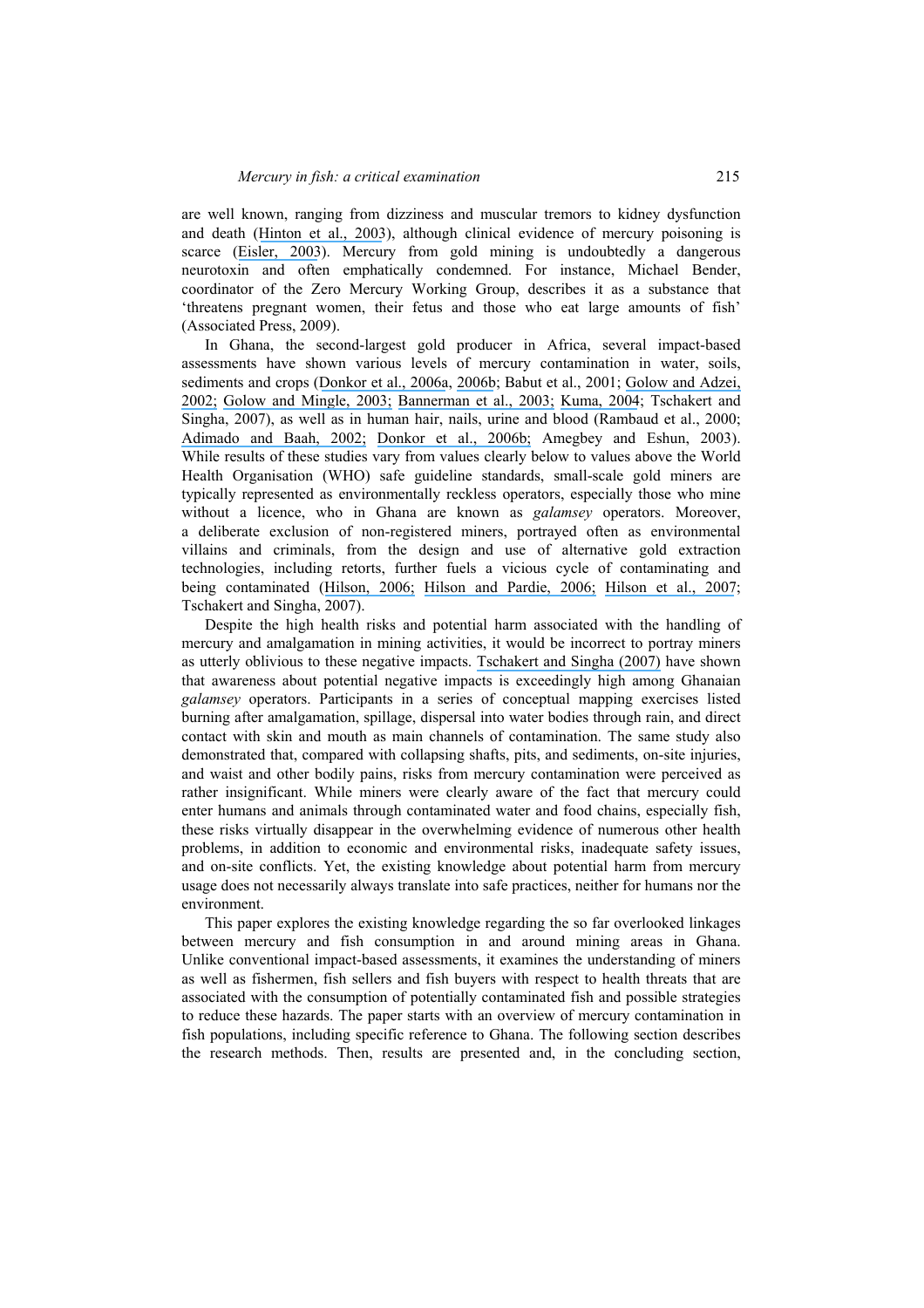these findings are discussed in the broader framework of learning and environmental stewardship in mining communities.

#### **2 Mercury in fish: an overview**

Mercury appears in various chemical forms. Of particular concern is methylmercury (MeHg), including its toxicological pathways and effects, as it bio-accumulates and magnifies through the terrestrial and aquatic food webs. Methylation is the attachment or substitution of a methyl group on a certain substrate. Figure 1 illustrates such a process. Metallic, elemental mercury ( $Hg^0$ ) that is released from mine tailings or during burning of the amalgam is the least toxic form of mercury. Through oxidation–reduction reactions, mercury is either oxidised to a higher valence state (e.g., from relatively inert  $Hg^0$ to the more reactive  $Hg^{2+}$  through the loss of electrons or is reduced to a lower valence state. When the oxidised or mercuric species  $(Hg^{2+})$  gains a methyl group (CH<sup>3</sup>), mercury is transformed into MeHg. The methylation of  $Hg^{2+}$ , as illustrated in Figure 2, is primarily a natural, biological process resulting in the production of highly toxic and bioaccumulative methylmercury compounds. It occurs mainly in aquatic, low pH (acidic) environments with high concentrations of organic matter, which can stimulate microbial populations and reduce oxygen levels, therefore increasing biomethylation. The presence of sulphates may stimulate the growth of certain methylating microbes. Methylmercury is readily absorbed by aquatic plants and animals. Through consumption of these organisms, mercury enters the food chain and subsequently humans. The most common pathway for human exposure to the highly toxic MeHg is through consumption of fish, which after direct occupational exposure is the single largest source of mercury to man (Voegborlo and Akagi, 2007).

Figure 1 Chemical transformation of elemental mercury (Hg<sup>o</sup>) to methylmercury (MeHg)

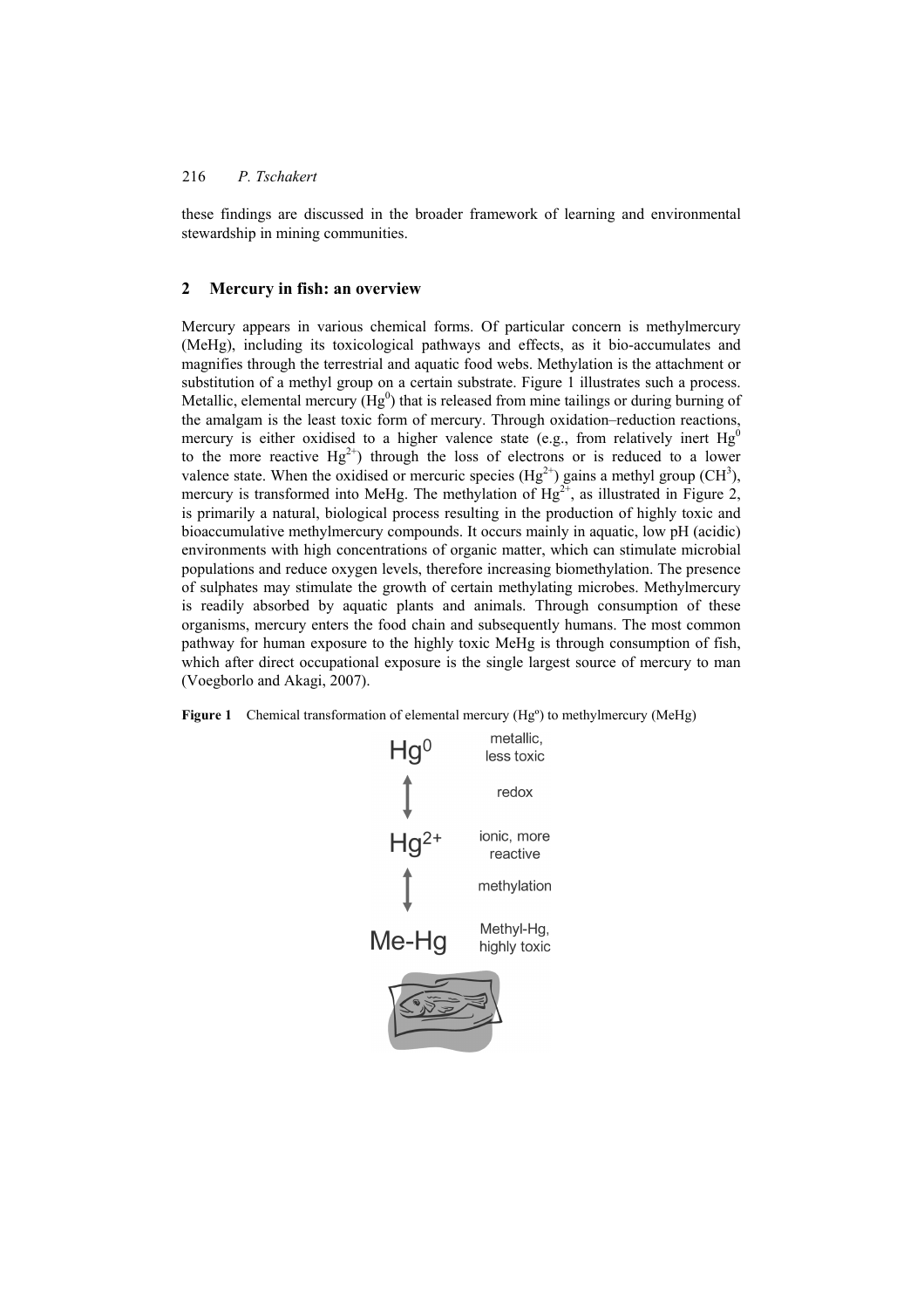

**Figure 2** Origin of fish sold at three market towns in Ghana (Dunkwa, Bogoso, and Tarkwa), as estimated by local fish sellers

*Source*: Field work 2007

The source of mercury in aquatic systems can be a direct consequence of discharging elemental mercury through mining (e.g., spillage and runoff into water bodies through rain), erosion of naturally rich mercury soils and sediments, or, more frequently, atmospheric deposition of volatile mercury released through burning of the amalgam ([Durrieu et al., 2005](https://www.researchgate.net/publication/8138041_Goldmining_and_mercury_contamination_of_the_piscivorous_fish_Hoplias_aimara_in_French_Guiana_Amazon_Basin?el=1_x_8&enrichId=rgreq-ae885e68416dd3318b9ce574a71792fe-XXX&enrichSource=Y292ZXJQYWdlOzI0OTkyMDQ2NjtBUzoxNTYwODYwODY2NzIzODRAMTQxNDIyNTIzMTc5MA==)). While elemental mercury (direct source) is more likely to deposit with sediments because it is insoluble, volatile mercury is readily soluble and can be methylised by bacteria into MeHg. Once created, methylmercury is immediately absorbed by fish and plants and, unlike elemental mercury and volatile atmospheric mercury, has no residence time. Within surface water, several physical controls can accelerate the rate of methylation (interview with [Voegborlo \(2007\)\):](https://www.researchgate.net/publication/222257401_Determination_of_Mercury_in_Fish_by_Cold_Vapour_Atomic_Absorption_Spectrometry_Using_an_Automatic_Mercury_Analyzer?el=1_x_8&enrichId=rgreq-ae885e68416dd3318b9ce574a71792fe-XXX&enrichSource=Y292ZXJQYWdlOzI0OTkyMDQ2NjtBUzoxNTYwODYwODY2NzIzODRAMTQxNDIyNTIzMTc5MA==) 

- a limited dissolved oxygen (anaerobic conditions)
- b increased levels of dissolved organic content
- c low pH levels (more acidic)
- d high temperatures.

Methylmercury enters fish in two ways. First, it can be absorbed by fish directly through their scales and gills. Second, plants and algae absorb MeHg that subsequently travels through the food chain. Once in the fish's body, MeHg resides in the liver and muscle tissue and is not fat-soluble (interview with [Voegborlo \(2007\)\).](https://www.researchgate.net/publication/222257401_Determination_of_Mercury_in_Fish_by_Cold_Vapour_Atomic_Absorption_Spectrometry_Using_an_Automatic_Mercury_Analyzer?el=1_x_8&enrichId=rgreq-ae885e68416dd3318b9ce574a71792fe-XXX&enrichSource=Y292ZXJQYWdlOzI0OTkyMDQ2NjtBUzoxNTYwODYwODY2NzIzODRAMTQxNDIyNTIzMTc5MA==) Since mercury biomagnifies through the food chain, larger and older fish at higher trophic levels tend to have the highest concentrations of mercury in their muscle tissues (e.g., Voegborlo and Akogi, 2007; [Durrieu et al., 2005](https://www.researchgate.net/publication/8138041_Goldmining_and_mercury_contamination_of_the_piscivorous_fish_Hoplias_aimara_in_French_Guiana_Amazon_Basin?el=1_x_8&enrichId=rgreq-ae885e68416dd3318b9ce574a71792fe-XXX&enrichSource=Y292ZXJQYWdlOzI0OTkyMDQ2NjtBUzoxNTYwODYwODY2NzIzODRAMTQxNDIyNTIzMTc5MA==)). In other words, herbivorous fish show low concentrations whereas omnivorous and carnivorous/piscivorous fish have higher mercury levels. Piscivorous fish are known to pass on potential neurotoxicity to both humans and wildlife ([Kuwabara et al., 2007](https://www.researchgate.net/publication/6301841_Mercury_Speciation_in_Piscivorous_Fish_from_Mining-Impacted_Reservoirs?el=1_x_8&enrichId=rgreq-ae885e68416dd3318b9ce574a71792fe-XXX&enrichSource=Y292ZXJQYWdlOzI0OTkyMDQ2NjtBUzoxNTYwODYwODY2NzIzODRAMTQxNDIyNTIzMTc5MA==)). According to Anku (2007), carnivorous fish can have up to one million times the mercury concentration than that of the contaminated water. Finally, the position of fish in a water column (their habitat) makes fish that reside at or close to the bottom of a water body (bottom feeders) more susceptible to accumulating mercury.

Recent studies from Latin America and Asia show these patterns of mercury accumulation and biomagnifications in different fish species and trophic levels. [Durrieu et al. \(2005\)](https://www.researchgate.net/publication/8138041_Goldmining_and_mercury_contamination_of_the_piscivorous_fish_Hoplias_aimara_in_French_Guiana_Amazon_Basin?el=1_x_8&enrichId=rgreq-ae885e68416dd3318b9ce574a71792fe-XXX&enrichSource=Y292ZXJQYWdlOzI0OTkyMDQ2NjtBUzoxNTYwODYwODY2NzIzODRAMTQxNDIyNTIzMTc5MA==), who analysed 35 freshwater species in the Amazon basin of French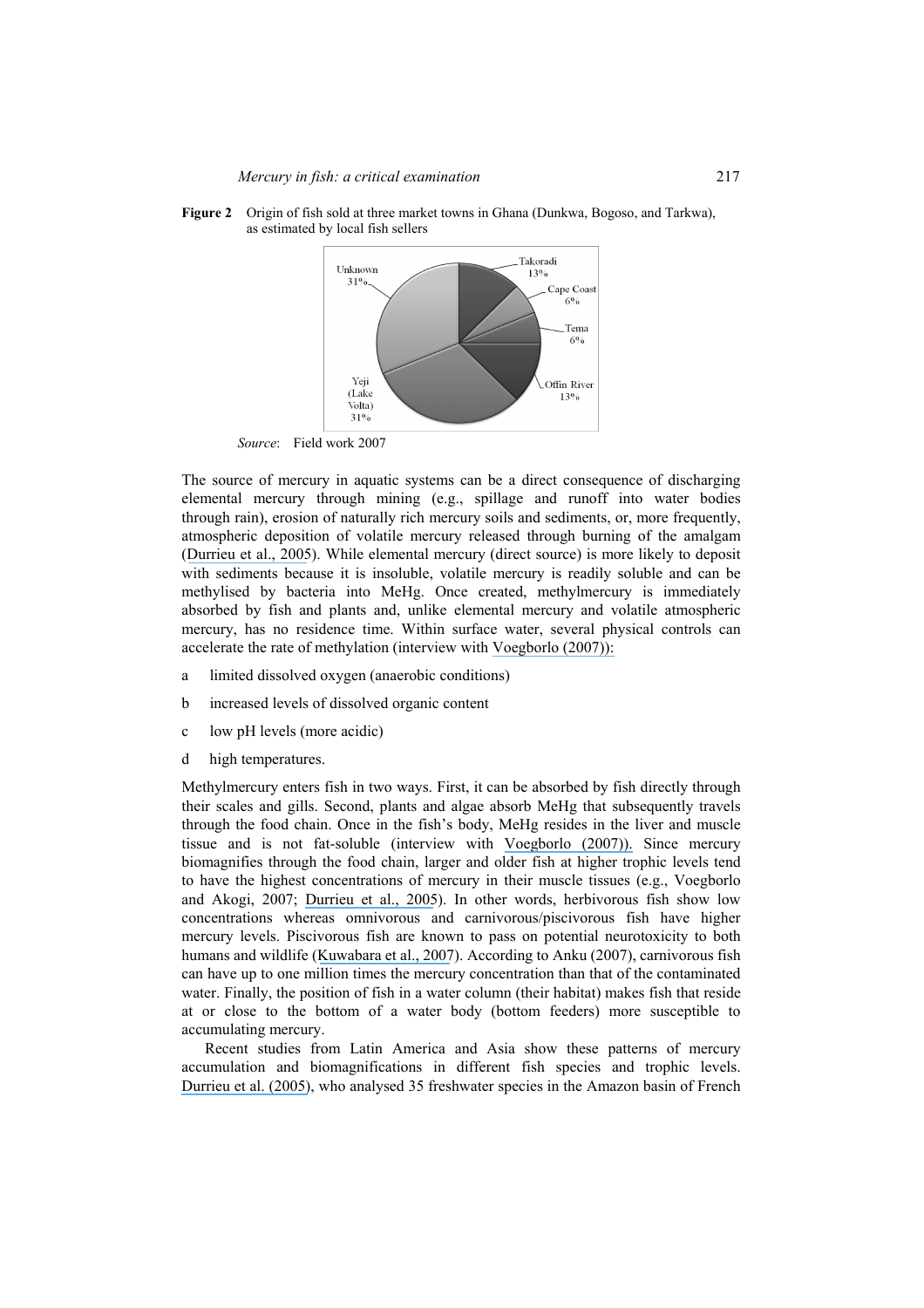Guiana where gold mining has occurred for at least a century, found very high Hg concentrations (2.85–14.3 µg  $g^{-1}$ , dry weight) in fish with a piscivorous regime compared with low levels (0.00–1.01 µg  $g^{-1}$ , dry weight) for herbivorous and periphytophagous species, the latter feeding on algae, cyanobacteria, heterotrophic microbes and detritus. The top predators that accounted for >70% of metal consumed by local families have the ability to absorb MeHg in a highly efficient way through their digestive barriers while excreting it very slowly. These include highly popular and easy to catch aymara fish. Moreover, [Durrieu et al. \(2005\)](https://www.researchgate.net/publication/8138041_Goldmining_and_mercury_contamination_of_the_piscivorous_fish_Hoplias_aimara_in_French_Guiana_Amazon_Basin?el=1_x_8&enrichId=rgreq-ae885e68416dd3318b9ce574a71792fe-XXX&enrichSource=Y292ZXJQYWdlOzI0OTkyMDQ2NjtBUzoxNTYwODYwODY2NzIzODRAMTQxNDIyNTIzMTc5MA==) report that, except for infants (<1 year of age), all Amerindian communities exceeded the safe 200 µgHg intake per week through fish consumption. Similarly, [Gammons et al. \(2006\)](https://www.researchgate.net/publication/7497484_Mercury_concentrations_of_fish_river_water_and_sediment_in_the_Rio_Ramis-Lake_Titicaca_watershed_Peru?el=1_x_8&enrichId=rgreq-ae885e68416dd3318b9ce574a71792fe-XXX&enrichSource=Y292ZXJQYWdlOzI0OTkyMDQ2NjtBUzoxNTYwODYwODY2NzIzODRAMTQxNDIyNTIzMTc5MA==) show high levels of Hg concentration  $($ >0.5 µg g<sup>-1</sup>, wet weight), which is beyond the regulatory limit for human consumption, in large piscivorous fish in Lake Titicaca, Peru. Yet, it is worth mentioning that large non-piscivorous bottom feeders also exceeded the US EPA 0.3  $\mu$ g g<sup>-1</sup> fish tissue-based water quality criterion level. Unlike in the French Guiana case, no consensus could be reached as to the source of these high Hg concentrations; both mining and atmospheric deposition are, therefore, plausible. Finally, a recent study conducted through the Global Mercury Project reveals high Hg concentration (>0.5 µg  $g^{-1}$ , wet weight) in freshwater fish close to high-density mining areas in North Sulawesi, Indonesia, compared with marine fish sold at market towns and fish from non-mining areas, although no specific reference was made to the trophic level of the fish ([Castilhos et al., 2006](https://www.researchgate.net/publication/7180095_Mercury_Contamination_in_Fish_from_Gold_Mining_Areas_in_Indonesia_and_Human_Health_Risk_Assessment?el=1_x_8&enrichId=rgreq-ae885e68416dd3318b9ce574a71792fe-XXX&enrichSource=Y292ZXJQYWdlOzI0OTkyMDQ2NjtBUzoxNTYwODYwODY2NzIzODRAMTQxNDIyNTIzMTc5MA==)).

In Africa, little is known about the relationship between gold mining and mercury contamination in fish. In Tanzania, a recent study reported low MeHg contamination in fish in small-scale gold-mining areas ([Taylor et al., 2005](https://www.researchgate.net/publication/7875034_Environmental_assessment_of_mercury_contamination_from_the_Rwamagasa_artisanal_gold_mining_centre_Geita_District_Tanzania?el=1_x_8&enrichId=rgreq-ae885e68416dd3318b9ce574a71792fe-XXX&enrichSource=Y292ZXJQYWdlOzI0OTkyMDQ2NjtBUzoxNTYwODYwODY2NzIzODRAMTQxNDIyNTIzMTc5MA==)). In Ghana, few historic mercury measurements exist, although mercury levels in rivers, stemming from both mining activities and atmospheric volatilisation, appear to be within WHO standards  $(< 0.001$  mg  $L^{-1}$ ) (WHO, 2004). Darabor and Momade (2002) report generally undetectable levels of mercury in water bodies in mined and non-mined areas in southern Ghana. [Donkor et al. \(2006b\)](https://www.researchgate.net/publication/7523939_Mercury_in_different_environmental_compartments_of_the_Pra_River_Basin_Ghana?el=1_x_8&enrichId=rgreq-ae885e68416dd3318b9ce574a71792fe-XXX&enrichSource=Y292ZXJQYWdlOzI0OTkyMDQ2NjtBUzoxNTYwODYwODY2NzIzODRAMTQxNDIyNTIzMTc5MA==) confirmed mercury levels below WHO standards from the Pra River Basin. Similar results are described by Amin-Sackey (1997) for the Prestea area.

For the most common and popular freshwater fish consumed in Ghana – tilapia (herbivore or omnivore), mudfish (omnivore or carnivore) and catfish (omnivore or carnivore) – only two extensive studies exist with respect to mercury contamination, both of them master's theses. Oppong (2006), who sampled 160 species, including tilapia, mudfish and catfish, in the Pra River found that none were above the WHO limit of 0.5  $\mu$ g g<sup>-1</sup> of mercury. The author explained the modest total mercury levels with low levels of dissolved organic content and relatively high pH levels in the Pra River, both of which are not conducive to methylation. Anku (2007) investigated total mercury in mudfish (clarias) and tilapia (tilapia *zilli*) along the Ankobra River. Out of a total of 169 samples, only 18 were above the WHO limit, and none of them were tilapia. This is not surprising, however, as tilapia have the lowest tropic level. Also, catfish and mudfish whose preferred habitat is at the bottom of a water body have a higher tendency to accumulate mercury. A third study, conducted by [Donkor et al. \(2006b](https://www.researchgate.net/publication/7523939_Mercury_in_different_environmental_compartments_of_the_Pra_River_Basin_Ghana?el=1_x_8&enrichId=rgreq-ae885e68416dd3318b9ce574a71792fe-XXX&enrichSource=Y292ZXJQYWdlOzI0OTkyMDQ2NjtBUzoxNTYwODYwODY2NzIzODRAMTQxNDIyNTIzMTc5MA==)) and involving a total of only 12 dried fishes, found MeHg concentration in catfish and mudfish (bottom feeders) of up to 0.005 µg g<sup>−</sup>1 and 0.009 µg g−1 for Kafue pike (*Hepsetus odoe*, a piscivorous species), although average total-Hg ranged  $0.69-4.47 \mu g g^{-1}$ . Their results for tilapia showed mercury levels below 0.01 µg  $g^{-1}$ . Low values for MeHg are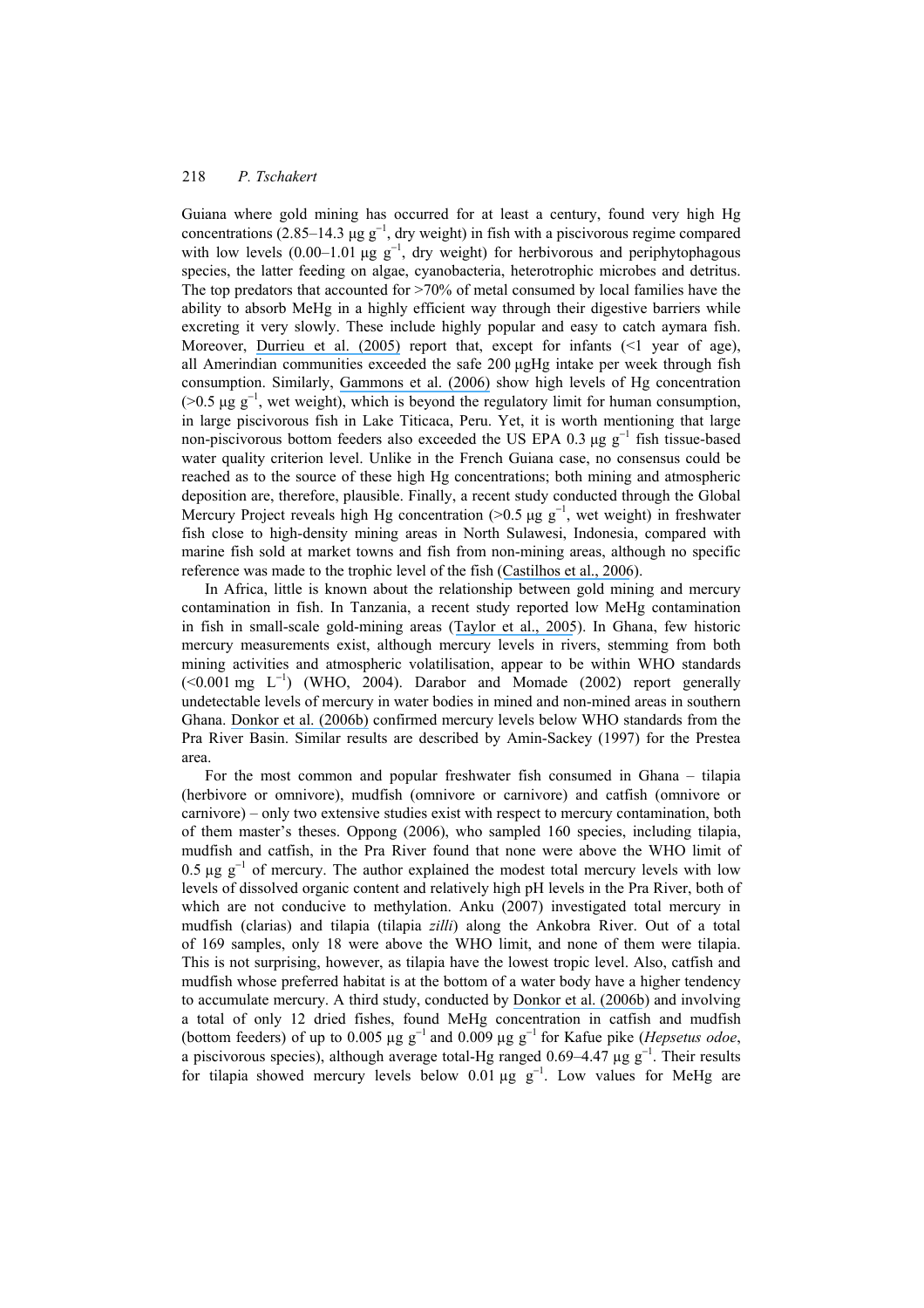hypothesised to be related to fish hydration via smoking. Table 1 depicts the most common fish species in Lake Volta and River Pra that are also subject of mercury studies. There is a small anatomical difference between catfish and mudfish, although the terms are typically used interchangeably in daily conversations in Ghana. In the *Twi* language, both are known as *adwene*.

**Table 1** Common freshwater fish in Ghana (the trophic level refers to the feeding position in the food chain, ranging from plankton to fish, mollusks, insects, crustaceans, and young birds)

| Name                              | Trophic level | Feeder               | Habitat                                      |
|-----------------------------------|---------------|----------------------|----------------------------------------------|
| <i>Tilapia zilli</i> (Lake Volta) | 2.0           |                      | Herbivorous Demersal (bottom)                |
| Tilapia guineensis (LV, Pra)      | 2.8           |                      | Omnivorous Benthopelagic (bottom to surface) |
| <i>Tilapia busumana</i> (Pra)     | 3.3           | Omnivorous Demersal  |                                              |
| Clarias gariepinus $(LV)$         | 4.4           |                      | Omnivorous Benthopelagic (prefers bottom)    |
| Clarias ebriensis (LV)            | 3.3           | Carnivorous Demersal |                                              |
| <i>Clarias anguillaris</i> (Pra)  | 3.4           | Omnivorous Demersal  |                                              |
| Heterobranchus isopterus $(LV)$   | 3.2           | Omnivorous Demersal  |                                              |
| Heterobranchus bidorsalis (LV)    | 3.7           | Omnivorous Demersal  |                                              |
| Heterobranchus longifilis (Pra)   | 3.7           | Omnivorous Demersal  |                                              |

*Data source*: http://fish.mongabay.com/data/ecosystems/Volta.htm

In a recent attempt to demystify mercury contamination in fish, the Ghana Minerals Commission directed a study examining mercury levels in the following six omnivorous species: *Brycinius intermedius* and *Brycinius mandibularis* (Characins), *Schiilbe micropogon* (Butter fish), and *Mormyrous mystus, Mormyrous longipinnis*, and *Mormyrous hasselquistii* (Elephant Nose fish). While the results of this investigation are still outstanding, an analysis of 13 marine fish species off the Atlantic coast of Ghana revealed overall low Hg concentrations (0.004–0.122 µg  $g^{-1}$ , wet weight), all clearly below the 0.5  $\mu$ g g<sup>-1</sup> WHO limit (Voegborlo and Akagi, 2007). Despite these generally low levels of mercury contamination in freshwater as well as marine fish species in Ghana, fish from *galamsey* areas is often stigmatised as 'bad fish', even though the origin of fish is far from being clear (interview with [Voegborlo \(2007\)\).](https://www.researchgate.net/publication/222257401_Determination_of_Mercury_in_Fish_by_Cold_Vapour_Atomic_Absorption_Spectrometry_Using_an_Automatic_Mercury_Analyzer?el=1_x_8&enrichId=rgreq-ae885e68416dd3318b9ce574a71792fe-XXX&enrichSource=Y292ZXJQYWdlOzI0OTkyMDQ2NjtBUzoxNTYwODYwODY2NzIzODRAMTQxNDIyNTIzMTc5MA==) 

#### **3 Methods**

Data for this study were collected in and around mining sites in Southwestern Ghana during two time periods, each part of a larger investigation regarding human and environmental health in small-scale gold mining. The first part involved two conceptual mapping exercises (mental models) with four and two individual *galamsey* miners, respectively, near Dunkwa and Bogoso in August 2006. Participants were asked to think about possible causes for mercury contamination, draw or write these one by one on blank index cards, and position the cards on a large piece of paper, linking possible causes with arrows. Then, miners discussed consequences of mercury contamination for people, animals and the environment, also using index cards and arrows. The second part of this study, expanding on initial linkages between mercury and fish contamination,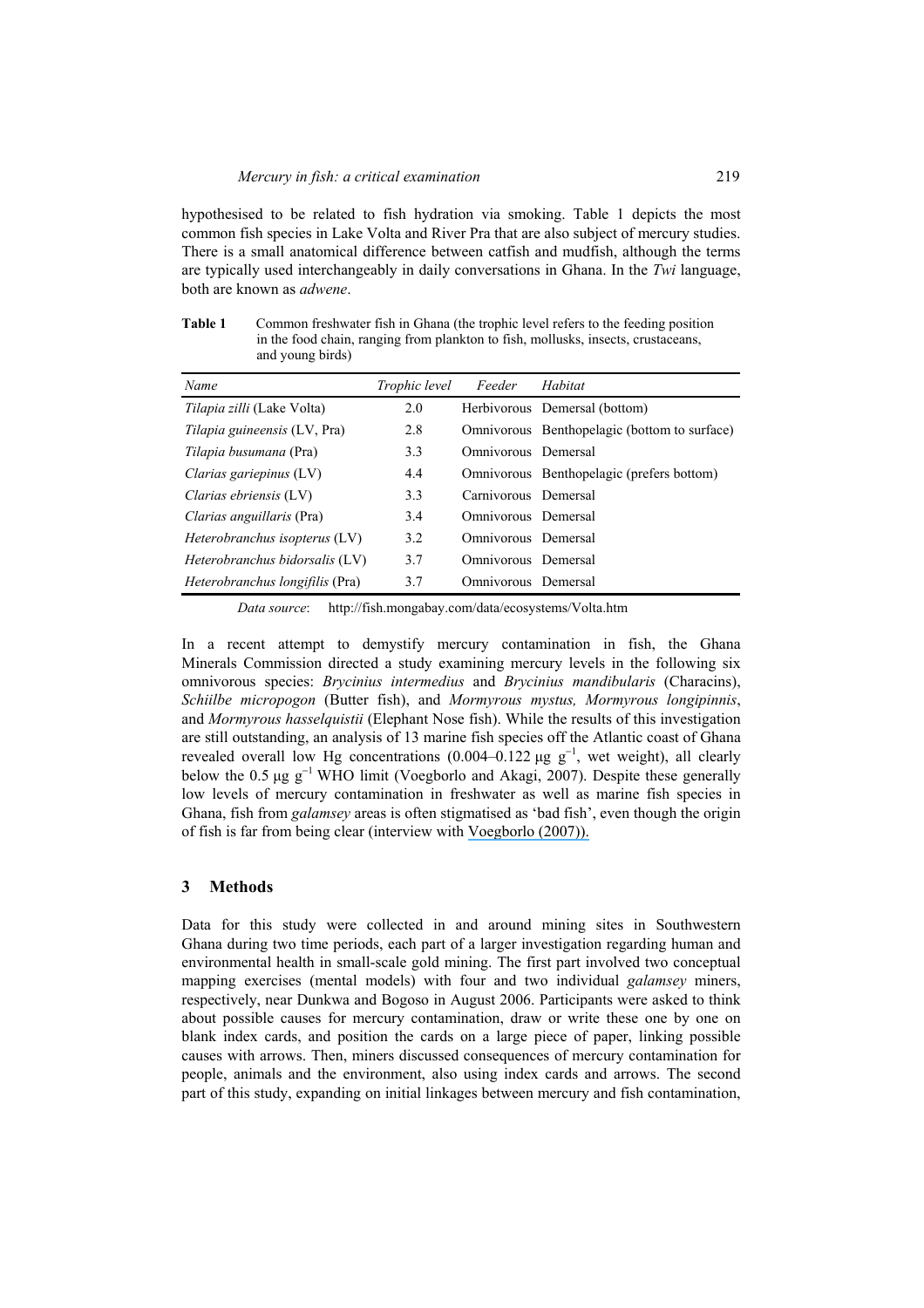was carried out in July 2007. Participants involved 11 fishermen from Dunkwa (all men), 16 fish sellers (all women) from Dunkwa, Bogoso and Tarkwa, and 18 fish buyers (two men and 16 women) from the same three mining towns. Participants were selected at random at fishing sites and marketplaces, depending on their interest and availability. In total, 45 interviews were conducted for this second part, ranging from 15 min to 45 min.

Questions for fishermen included areas of fish catch, types of fish caught and variations throughout the year, selling points and personal fish preferences. Towards the end of the interview, participants were asked to comment on any potential health risks associated with fish, their knowledge of mercury, and potential implications of this knowledge on fishing and consumption practices. Fish sellers were interviewed about the origin of the fish they sold, differences between freshwater (river) and marine (ocean) fish, most and least popular species, and health and quality differences between river and ocean species. As with fishermen, the last part of the discussion focused on potential health risks associated with fish, the person's knowledge of mercury, and whether she would sell fish she knew came from *galamsey* mining sites. Finally, fish buyers were asked about preferences for purchasing fish, health aspects of ocean vs. river fish, different ways of preparing fish, and again possible linkages between mercury, fish and contamination, and whether buyers would eat fish from *galamsey* sites.

#### **4 Results**

Fish in and around Dunkwa comes from the River Offin. The most widely caught species are tilapia, mudfish, and catfish, and also some lobster. No particular pattern was apparent with respect to the seasonality of fish other than the water level in the river being lower during the dry season, which makes it easier to catch fish. As for fishermen along the river, the majority sells their catch to local fish sellers (usually women) and some individual buyers in town. With respect to potential danger and harm in fish, 64% of the interviewed fishermen believe that contamination is in fact an issue that warrants caution. While only one participant (a former miner himself) referred to risks of mercury pollution, all other concerned fishermen condemned dangerous and illegal fishing practices that involve chemical poisoning with DDT and the use of dynamite, both of which facilitate the catch of large quantities within a short period of time. One participant described the dumping of chemicals (cyanide) by large-scale mining operations that can kill fish, but no incident had occurred on the Offin River. As for mercury, not a single fisherman, except the former miner, showed awareness of contamination in fish. While there was a general consensus that mercury was dangerous, it was inconceivable that a small amount in such large quantities of river water would have any effect on fish. In fact, most participants argued that mercury could not enter the fish. To further underscore his argument, one interviewee reported having once eaten fish out of a pan earlier used for mercury burning without feeling any health effects. Finally, most agreed that fishing in areas with dead fish floating in the water should be avoided.

Interviews with fish sellers revealed three interesting findings. First, roughly one-third of all fish sold at the three market towns appears to come from Yeji on Lake Volta whereas 22% are brought in from the Atlantic coast (Takoradi, Tema and Cape Coast), as shown in Figure 2. As explained, freshwater fish from Yeji is now readily available through improved transportation routes through the cities of Kumasi, Accra and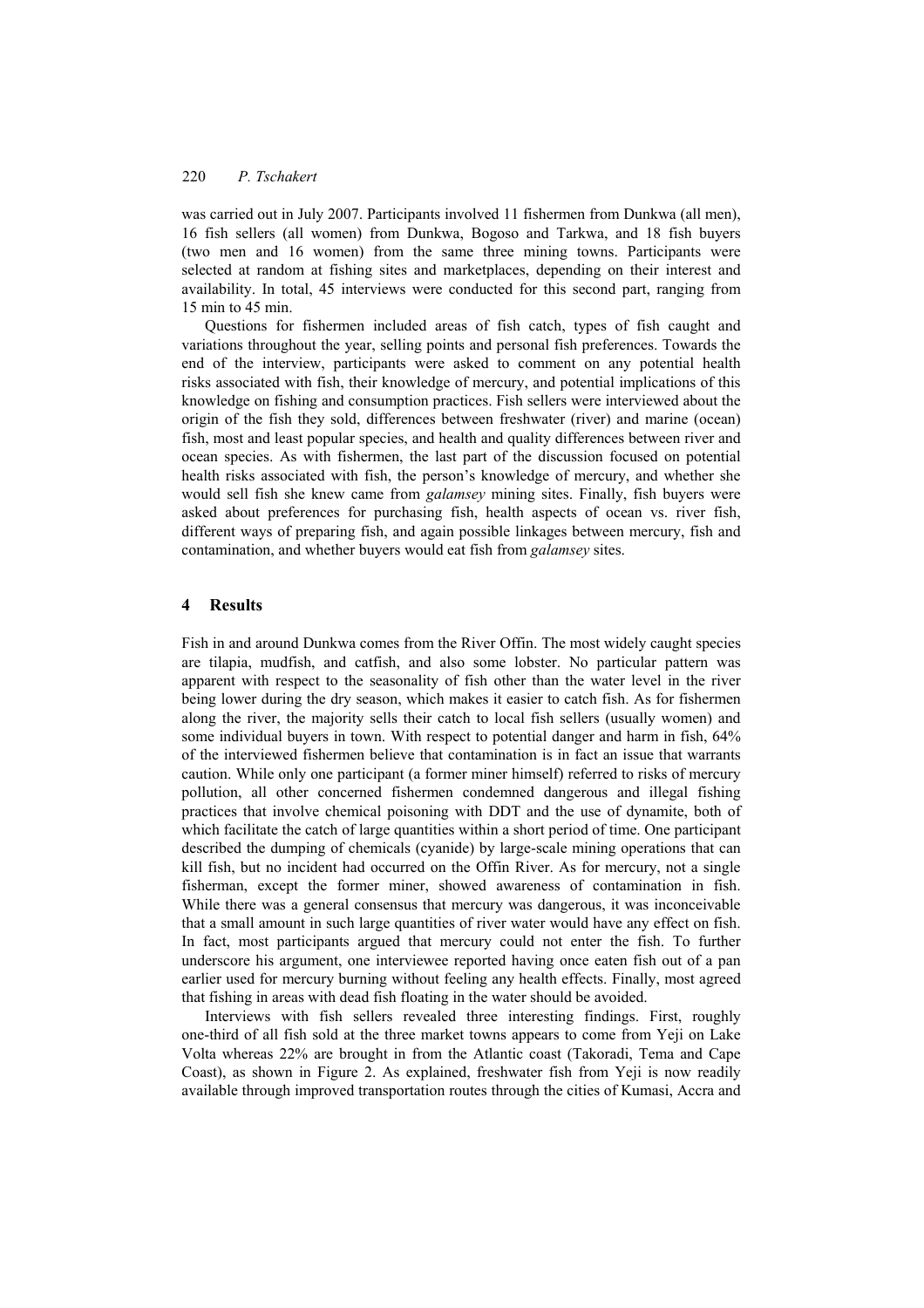Nkwanta. Tilapia, mudfish and catfish are all widely sold. Only a small portion of the fish sold (13%) originates from the Offin River, which is explained by relatively high levels of subsistence consumption among local fishermen. It should be noted that roughly onethird of the participants was unaware of where their fish came from.

Second, when asked about linkages between fish types and health, the large majority (88%) of all the women fish sellers stated that freshwater fish were healthier than ocean fish. Their main reasons were refrigeration of ocean fish and associated problems as well as higher fat content. At the same time, almost half (44%) of the women reported that the most popular fish were those that came from the ocean. Only 19% said that river fish were the customers' preference, whereas one-fourth said people enjoyed fish from both waters. One seller lamented the dislike of buyers for fish from the Offin River – it is said to stink if not smoked. In contrast, most women agreed that the typical smoking of river fish (rather than freezing it) made it healthier for human consumption. Unhealthy or dangerous fish, by contrast, was feared by 63% of respondents. The most commonly cited health threats were chemical contamination, mainly from DDT, rotten fish due to untimely selling, pollution from refrigeration and ocean trash.

Third, mercury was mentioned by only one seller, although she was unsure about concrete linkages between the element and fish. When probed more directly on the issue of mercury, roughly half of the respondents saw no connection at all, while the other half was confident that smoking the fish or removing its head or insides would minimise any potential health risks, such as diarrhoea. One woman was quite blunt about the good quality of her fish, arguing that she would only sell live fish and not fish already killed by mercury. Most women stated that they would not sell fish from *galamsey* sites, not because of any concrete knowledge about the quality of the fish but rather as a result of the negative image and poor reputation attached to unregistered and hence illegal miners.

Responses from fish buyers reinforced the views of sellers consulted in the three towns. Almost half of all customers bought their fish at local markets and cold stores (shops that have a refrigerator, a freezer, or ice blocks) whereas only 20% claimed they would purchase directly through fishermen. Interviewees believed that less than 60% of their fish comes from Lake Volta, through Yeji and Kumasi. In terms of preferences, there was an equal split between freshwater and marine fish and a combination of both. Most popular fish species were again tilapia, mudfish and catfish, those that are available in large quantity throughout the year at the market. Some stressed their preference for lobster and occasionally knifefish, a specialty freshwater species (*Gymnarchus niloticus*).

With respect to potential health threats, most buyers confirmed the sellers' opinion that freshwater fish was healthier, largely for the same reasons (less DDT, dynamite, petrol, and other chemicals used during harvesting, less refrigeration, shorter transportation and hence less risk of rotting, less fat/oil content). Some also referred to the more diverse eating environment river fish inhabit and the absence of salt, both of which are believed to enhance the health of freshwater fish. Overall, 89% of all buyers believed that both salt- and freshwater fish could be dangerous. Yet, mercury was never mentioned. When probed about mercury, the large majority saw no connection to fish and human health. Others were convinced that mercury would kill fish instantaneously so they would never end up being sold at the market. As the sellers, buyers would not want to purchase fish originating from *galamsey* sites, but only one stated that such fish may cause nothing more than an upset stomach. When in doubt, one customer recommended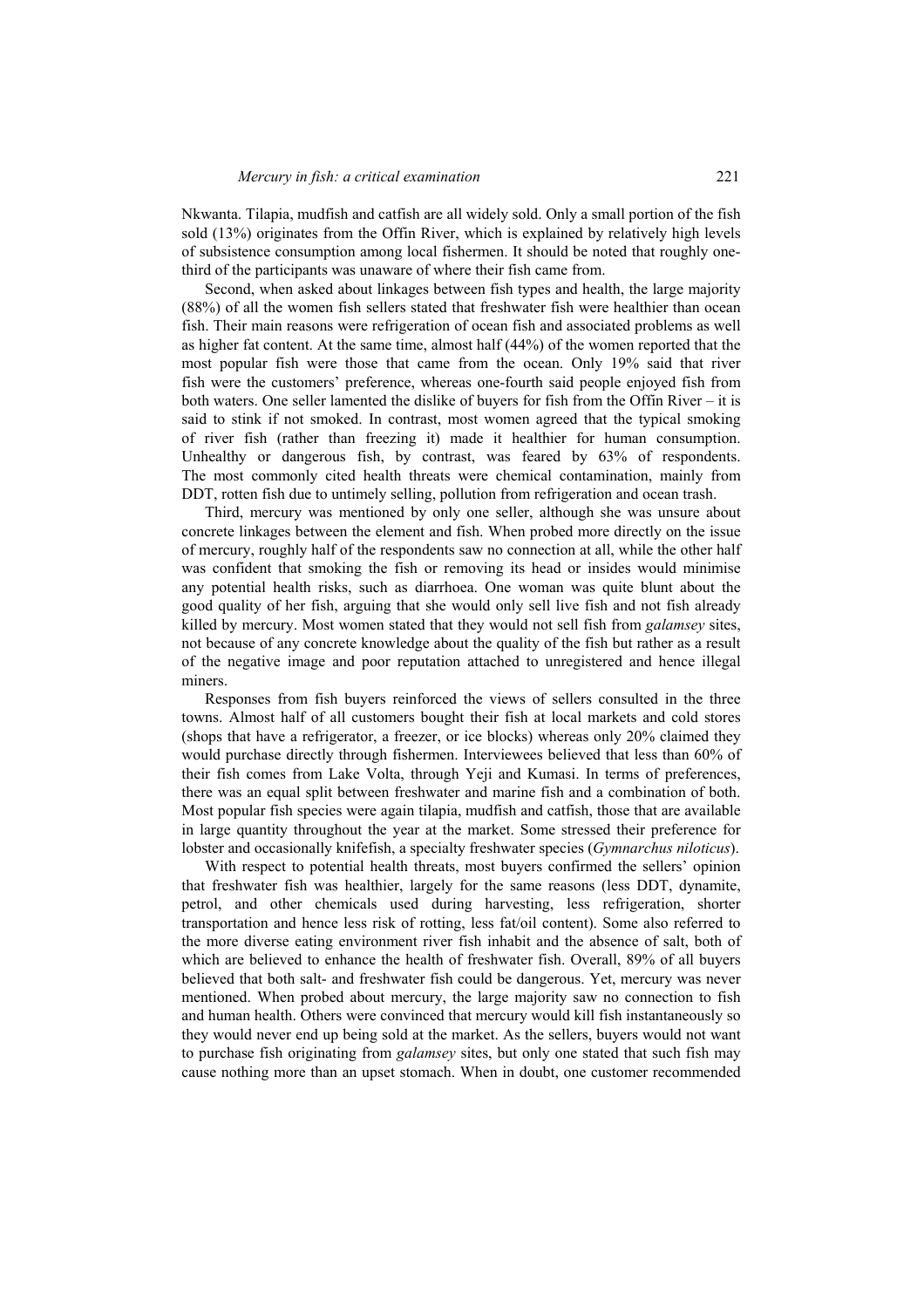smoking and removing insides. Tables 2 and 3 summarise the results on fish, health and mercury from interviewed fishermen, fish sellers and fish buyers.

Table 2 Perceptions of potential danger of fish

|                         | Fish harmful? Reasons |                                                                                                                      | Mercury<br>mentioned |
|-------------------------|-----------------------|----------------------------------------------------------------------------------------------------------------------|----------------------|
| Fishermen               | $64\%$ yes            | Chemical contamination (dynamite, DDT)                                                                               | No.                  |
| Fish sellers $62\%$ ves |                       | Chemical pollution (DDT, large-scale fishing),<br>bad from refrigeration and salt (ocean fish)                       | N <sub>0</sub>       |
| Fish buyers 89% yes     |                       | Chemical pollution (large-scale fishing), rotten, inside<br>danger, bad because frozen during transport (ocean fish) | No.                  |

**Table 3** Understanding the linkages between mercury and fish

|                      | Mercury dangerous Fish consumption<br>for fish | and mercury                                                                              | Explanations                                                            |
|----------------------|------------------------------------------------|------------------------------------------------------------------------------------------|-------------------------------------------------------------------------|
| Fisher men $91\%$ no |                                                | Ate fish out of Hg pan<br>once and was fine                                              | Quantity of Hg in river<br>too small to affect fish                     |
|                      | $9\%$ yes                                      |                                                                                          | Fish would die instantaneously                                          |
|                      | (1 former miner)                               |                                                                                          | (cyanide)                                                               |
| Fish sellers 57% no  |                                                | Would purchase fish<br>from <i>galamsey</i> sites: 80% no, bad (criminals)<br>20% unsure | <i>Galamsevers</i> are                                                  |
|                      | 24% unsure                                     |                                                                                          | Hg can give diarrhoea                                                   |
|                      | $19\%$ yes                                     | Never purchase dead fish                                                                 |                                                                         |
| Fish buyers          |                                                | Would eat fish contaminated<br>with Hg: $50\%$ yes, $50\%$ no                            | No danger, only upset stomach,<br>danger removed when fish is<br>smoked |

Finally, the understanding of linkages between mercury and fish among *galamsey* miners seems largely dependent on the type of operation, whether it occurs along water bodies or at bedrock sites. The first group of miners, at a hard rock site near Bogoso, made no specific reference to mercury and fish. There, mercury is restricted to processing sites and only used by a small number of designated, usually young men. However, the group claimed that whenever mercury did enter a water body, it would gather at the bottom and by no means dissolve or mix with the water, which would not result in any negative impacts for the environment. By contrast, the owner and his secretary at a booming site directly adjacent to the Offin River had learned about the linkage between mercury and contaminated fish over the radio. As a consequence of an incident with Dunkwa Continental Goldfields, residents downstream of the company's formerly operational site were advised not to drink water from the river but instead carry drinking water from boreholes to the mining sites. The secretary, who had also participated in a mining-health training workshop organised through the Dunkwa District Hospital, explained how mercury in the water gets swallowed by fish. As depicted in Figure 3, he demonstrated clear awareness that the consumption of contaminated fish by people could 'kill with time'.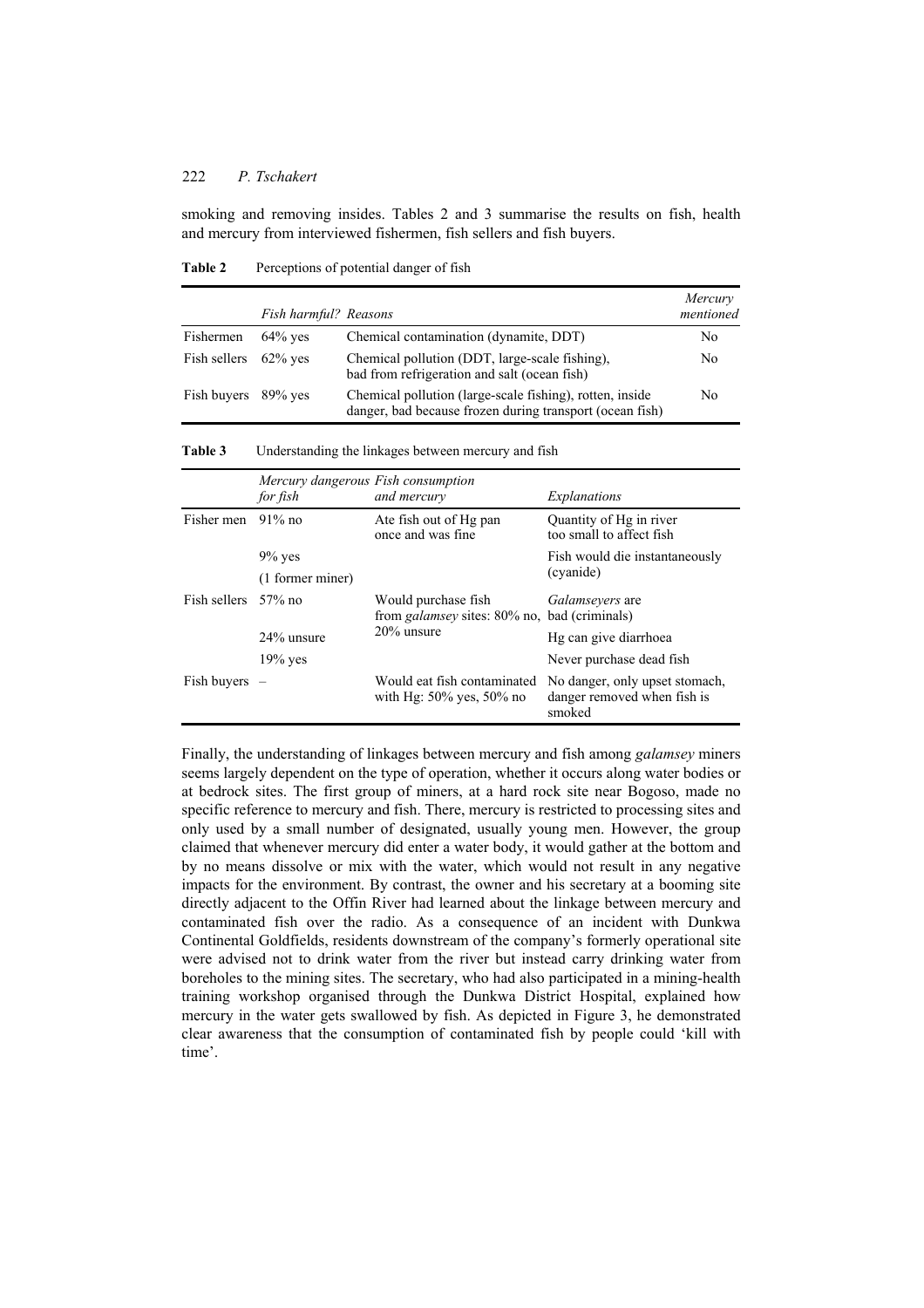



#### **5 Discussion and conclusion**

With the exception of small-scale miners, many of whom work with mercury on a daily basis, the findings of this study demonstrate that there is a low level of knowledge among fishermen, fish sellers and buyers about mercury and potential contamination of fish and subsequent health impacts for people. The large majority of participants had significant difficulties envisioning that a toxic element could be taken up through the food chain by fish in the water and simply be passed on to people through the consumption of this fish.

This lack of understanding may be due to empirical parallels people draw to the typically instantaneous impact of other chemical contamination on fish. For instance, most residents in mining areas have either witnessed or heard about cyanide spillages associated with large-scale gold mining. The cyanide process involves the mixing of high-grade ore with cyanide and the spraying of stacks of lower-grade ore with lower concentrations of the leach reagent. It is a fact that leaking or the breaking of cyanide tailing dams result in the release of this highly potent toxin that kills fish and other living fauna within a short period of time (hours). Indeed, pictures of dead fish floating on the surface of local streams have been seen repeatedly on the coverage of local newspapers. Moreover, most people have a clear visual image of DDT or dynamite slaying whole swarms of fish. Hence, they project this knowledge to other contaminants, including mercury. While non-miners do know that mercury is rarely spilled in large quantities, even if the intricacies of small-scale mining are not well understood, they do not believe that mercury could trigger devastating outcomes comparable with those from cyanide or DDT. A few participants argued that even in small amounts, fish would die immediately if mercury was that poisonous. Yet, hardly any interviewees are aware of the long residence time of mercury in sediments and water (decades compared with only hours as in the case of cyanide), and the fact that it accumulates and magnifies through the food web.

*Source*: Field work 2006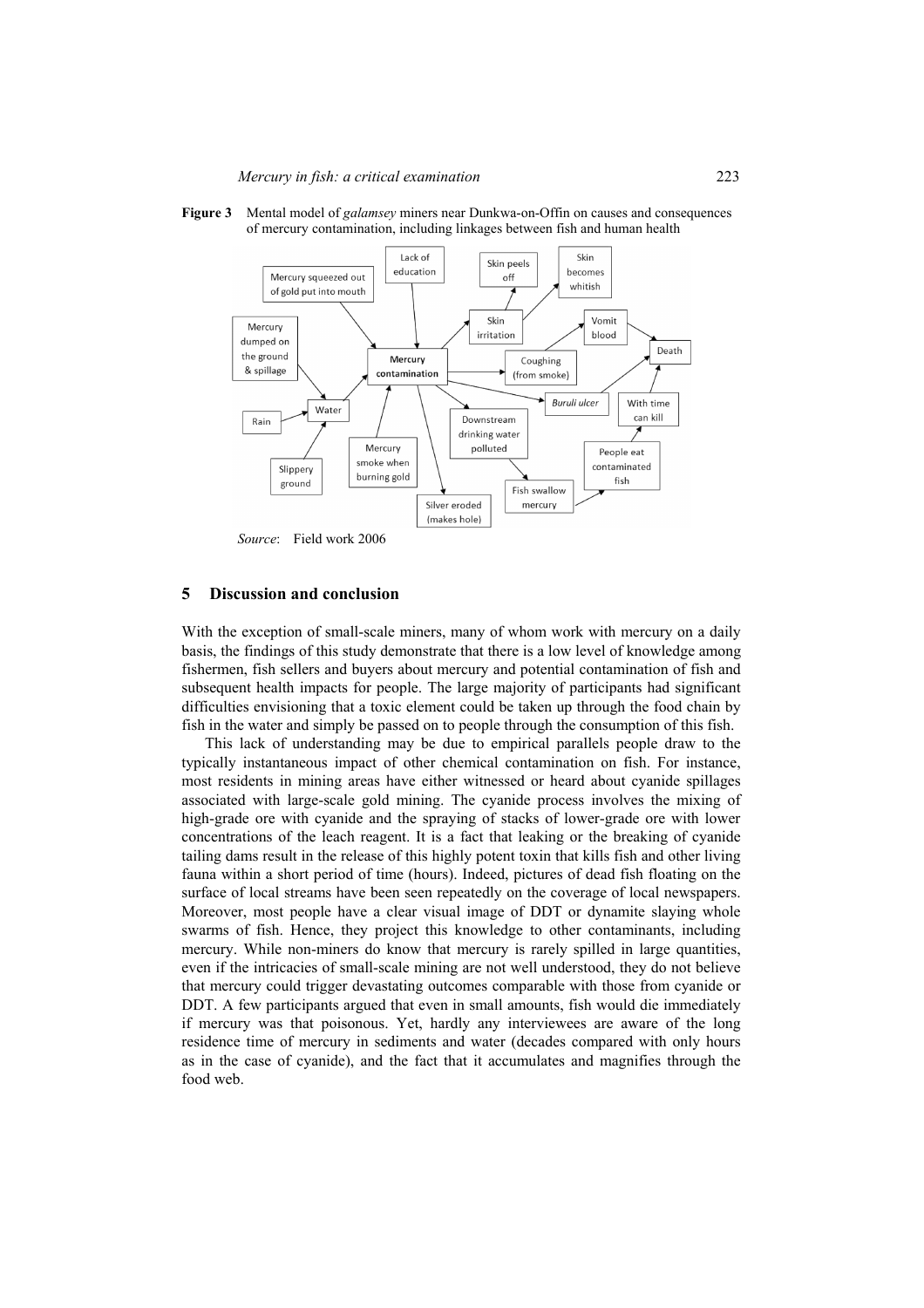There were some exceptions. A few individuals recalled a mining incident from the early 1990s with Dunkwa Continental Goldfields, a large-scale mining company that employed significant amounts of mercury before it stopped being operational in 1999. As a consequence of a spillage incident, the local radio broadcasted an educational programme on mercury, including how to best avoid contaminated water and fish for consumption. Some *galamsey* miners along the Offin River remembered these programmes. One also evoked an outreach programme conducted by doctors and nurses from the Dunkwa Hospital, upon invitation from the Small-Scale Mining Association. To date, it is the Small-Scale District Mining Office, represented in seven mining towns in the country and established through Ghana's Minerals Commission to organise registration, monitor mining activities, and provide technical training that resumes responsibility in terms of mercury-related awareness raising, involving both registered and non-registered miners.

The more significant findings from this study, and this despite its limited scope, concern the actual consumption patterns of potentially contaminated fish. Contrary to initial assumptions, also propagated through the media and public discourse, few fish that may be suspected of pollution are in fact consumed in and around mining sites. As revealed through the interviews, the fish of choice for most customers are ocean fish from the Gulf of Guinea and freshwater fish that originate from Lake Volta. Neither the coast nor Lake Volta encompasses any gold mining; therefore, mercury levels are expected to be low. Both ocean and lake fish are transported via major market towns, such as Kumasi, to the mining areas. As shown by Voegborlo and Akagi (2007), ocean fish along the coast of Ghana has very low mercury values, clearly below the WHO safety standards and, for instance, similar to or below Hg values in marine fish in Indonesia ([Castilhos et al., 2006](https://www.researchgate.net/publication/7180095_Mercury_Contamination_in_Fish_from_Gold_Mining_Areas_in_Indonesia_and_Human_Health_Risk_Assessment?el=1_x_8&enrichId=rgreq-ae885e68416dd3318b9ce574a71792fe-XXX&enrichSource=Y292ZXJQYWdlOzI0OTkyMDQ2NjtBUzoxNTYwODYwODY2NzIzODRAMTQxNDIyNTIzMTc5MA==)). Potential health threats of lake and ocean fish are more significantly related to side effects from poor refrigeration during and after transportation and, in the case of large-scale marine fishing, contamination from chemical harvesting. Fish caught along streams and ponds in mining areas is used for subsistence consumption among fishermen and sold to local market women. Hence, fish from mining areas constitutes only a relative small fraction (approximately 20–30%) of consumed fish in these very areas.

Furthermore, several direct and indirect strategies are used among fish sellers and buyers, which, whether purposefully or not, reduce potential intake of mercury and other toxic contaminants. First, smoking of fish is widespread in Ghana. In fact, mudfish and catfish are always smoked. Interestingly, given their trophic level and their habitat preference, these two species are also the ones that are most likely to take up mercury through the food web. Tilapia, by contrast, has a clearly lower trophic level and is typically consumed in fresh form, either plain or salted. [Donkor et al. \(2006b\)](https://www.researchgate.net/publication/7523939_Mercury_in_different_environmental_compartments_of_the_Pra_River_Basin_Ghana?el=1_x_8&enrichId=rgreq-ae885e68416dd3318b9ce574a71792fe-XXX&enrichSource=Y292ZXJQYWdlOzI0OTkyMDQ2NjtBUzoxNTYwODYwODY2NzIzODRAMTQxNDIyNTIzMTc5MA==) note that dehydration of fish through smoking, which is the preferred form of preservation, may degrade and reduce exposure to methylmercury. An FAO (2001) study estimates that 70–80% of marine and freshwater fish in Ghana are consumed in smoked form, and both processes of 'wet' and 'dry' hot smoking are performed at temperatures over 80°C. The high temperature kills bacteria and hence prolongs shelf life and allows storage for the lean season.

Second, several participants reported the removal of a fish's inner organs before consumption, especially the liver, which also reduces the actual amount of mercury uptake as MeHg resides primarily in fish muscles and inner organs. The interviews did not reveal whether the removal of inner organs is practised purposely to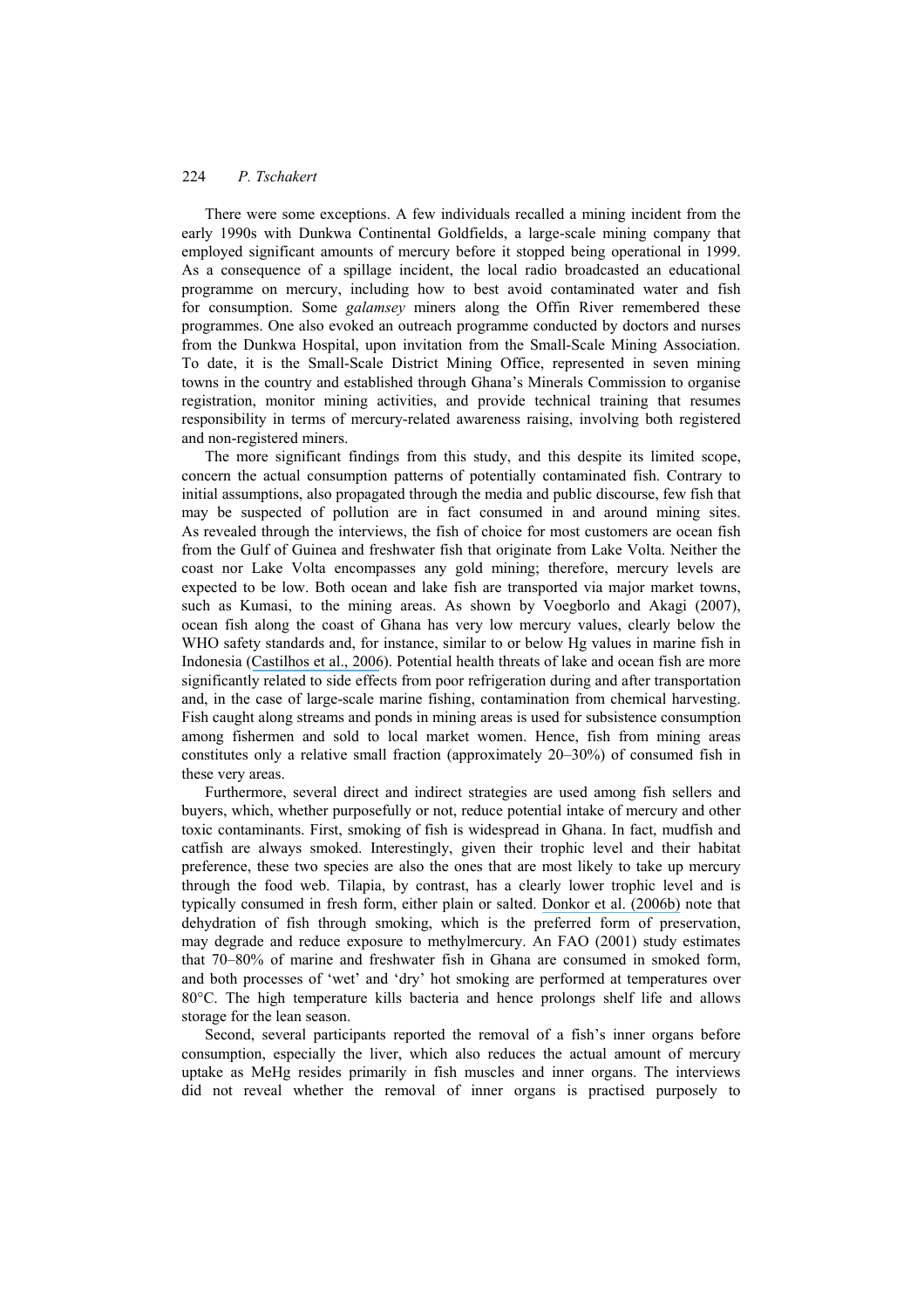reduce health risks, although this is highly possible as an animal's liver is widely known as a filter for contaminants. Third, the large majority of fish buyers eat a mix of tilapia (especially Tilapia *zilli*, a strict herbivore at a low trophic level) and mudfish and catfish (both benthic omnivores occupying higher trophic levels). Again, potential mercury intake is reduced. Fourth, consumers also report to purchase both small and large (often older) fish, which also diminishes risk of contamination. Fifth and finally, when asked about fish recipes, several buyers cited a variety of side dishes they typically prepare with fish. Interestingly, [Hinton et al. \(2003\)](https://www.researchgate.net/publication/45688741_Women_mercury_and_artisanal_gold_mining_Risk_communication_and_mitigation?el=1_x_8&enrichId=rgreq-ae885e68416dd3318b9ce574a71792fe-XXX&enrichSource=Y292ZXJQYWdlOzI0OTkyMDQ2NjtBUzoxNTYwODYwODY2NzIzODRAMTQxNDIyNTIzMTc5MA==), in the context of mercury risk communication and cooking training for women at mining sites, recommend such dilution of methylmercury through vegetables.

For reasons of instant comparison, it is worth stressing that mercury levels found in fish in Europe, the USA and Australia are considerably higher than those reported for both marine and freshwater fish in Ghana. For instance, Voegborlo and Akago (2007) refer to mercury levels as high as  $1.29 \mu g g^{-1}$  measured in codfish in the highly contaminated strait between Denmark and Sweden, which is even more elevated than the average for North Sea cod (0.15–0.195 µg  $g^{-1}$ ). Recent reports from the Western United States revealed levels >0.3 µg  $g^{-1}$  (the EPA's tissue-based water quality threshold) in piscivores such as large bass, walleye and northern pike whereas only few herbivores such as rainbow and cutthroat trout exceeded this limit (Science Daily, 2007). In coastal Victoria, Australia, mercury levels in stranded dolphins amounted to 3.45 µg  $g^{-1}$ , which was roughly twice as high as levels in living dolphins (Science Daily, 2008). In both cases, contamination is more likely to stem from atmospheric sources, including distant coal power plants and the burning of fossil fuels, historic gold mines, and current point sources such as mines, dump sites and gravel pits.

This study, although limited in scope, demonstrates that blanket criminalisation of *galamsey* and other small-scale gold miners as reckless polluters of drinking water and other natural resources is not only problematic but also largely unwarranted. While those who directly handle mercury as part of the amalgamation process are more likely to encounter potential harm, mercury contamination in fish in and around mining sites in Ghana appears to be significantly lower than portrayed in local and international media. Alarmist language evoking 'killer toxins' and "threats to women and their fetus", such as in a recent Associated Press paper (January, 2009), may be informative and arguably even essential to provoke a shift to alternative gold extraction techniques. At the same time, it puts an easy blame on an already ostracised target population – marginalised small-scale miners – offering neither substantiating evidence for their actual implication nor practicable and affordable substitutes.

Although knowledge among the general public in Ghana regarding linkages between mercury as a toxin, fish, and human consumption is largely lacking, cooking and eating habits lessen potential health risks. Actual fish intake reflects a combination of smoked and plain fish, alterations of freshwater and marine fish, the removal of inner organs, and blending with side dishes such as vegetables, all of which reduce potential MeHg transfer into the human body. The eagerness to discover more about potential contamination and most effective ways of risk prevention, as witnessed among research participants in this study, indicates a clear need for collective learning activities around human and environmental health in the mining sector. Such activities, designed within an appropriate participatory space, would constitute a welcome alternative, or at least complement, to dominant impact-based assessments that tend to exclude mining communities rather than viewing them as capable and committed research partners.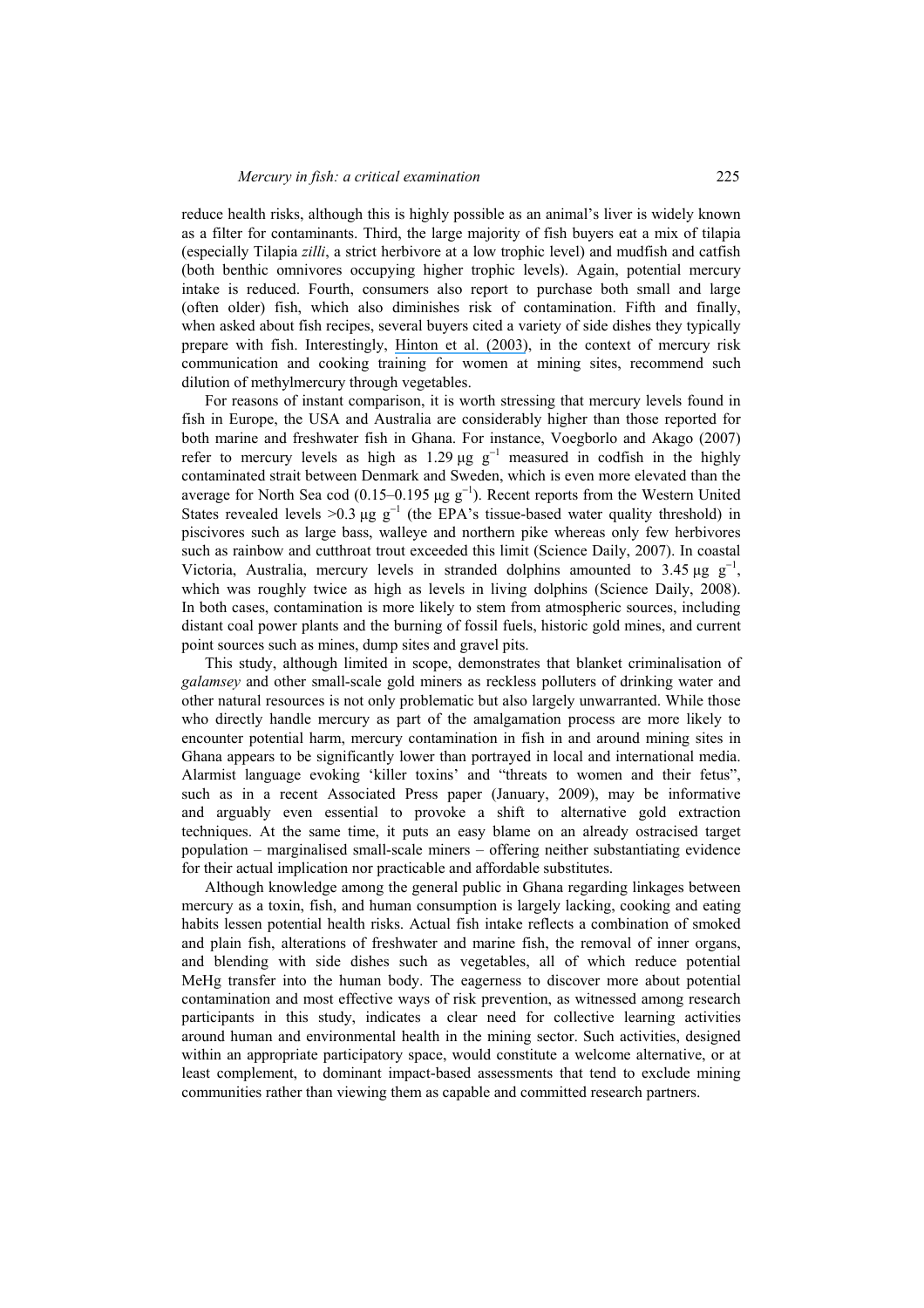#### **Acknowledgements**

The author gratefully acknowledges the contributions of US students Jennie Karalewich and Jessica Lehman as well as Raymond Tutu and Jones Adjei from the Regional Institute for Population Studies, University of Ghana, who proved invaluable in the data collection process. I want to thank Ray Voegborlo (Kwame Nkrumah University of Science and Technology, Kumasi) for the time he spent sharing his inside on fish and mercury with Jennie. I am grateful for a Faculty Research Grant from the Africana Research Center at the Pennsylvania State University, and the opportunity to share findings at the International Workshop "Small-Scale Gold Mining, Mercury and Environmental Health: Challenges and Ways Forward in Rural Ghana", funded by the Royal Society and held at the University of Reading in March 2008.

#### **References**

- [Adimado, A.A. and Baah, D.A. \(2002\) 'Mercury in human blood, urine, hair, nail, and fish from](https://www.researchgate.net/publication/11376379_Mercury_in_Human_Blood_Urine_Hair_Nail_and_Fish_from_the_Ankobra_and_Tano_River_Basins_in_Southwestern_Ghana?el=1_x_8&enrichId=rgreq-ae885e68416dd3318b9ce574a71792fe-XXX&enrichSource=Y292ZXJQYWdlOzI0OTkyMDQ2NjtBUzoxNTYwODYwODY2NzIzODRAMTQxNDIyNTIzMTc5MA==)  [the Ankobra and Tano River Basins in Southwestern Ghana',](https://www.researchgate.net/publication/11376379_Mercury_in_Human_Blood_Urine_Hair_Nail_and_Fish_from_the_Ankobra_and_Tano_River_Basins_in_Southwestern_Ghana?el=1_x_8&enrichId=rgreq-ae885e68416dd3318b9ce574a71792fe-XXX&enrichSource=Y292ZXJQYWdlOzI0OTkyMDQ2NjtBUzoxNTYwODYwODY2NzIzODRAMTQxNDIyNTIzMTc5MA==) *Bull. Environ. Contam. Toxic*, [Vol. 68, pp.339–346.](https://www.researchgate.net/publication/11376379_Mercury_in_Human_Blood_Urine_Hair_Nail_and_Fish_from_the_Ankobra_and_Tano_River_Basins_in_Southwestern_Ghana?el=1_x_8&enrichId=rgreq-ae885e68416dd3318b9ce574a71792fe-XXX&enrichSource=Y292ZXJQYWdlOzI0OTkyMDQ2NjtBUzoxNTYwODYwODY2NzIzODRAMTQxNDIyNTIzMTc5MA==)
- Amegbey, N.A. and Eshun, P.A. (2003) 'Mercury use and occupational exposure in the Ghanaian small-scale gold mining industry', *Ghana Mining Journal*, Vol. 7, pp.54–61.
- Amin-Sackey, C. (1997) *Water Pollution and Small Scale Mining Activities in the Prestea Area*, Master's Thesis, Kwame Nkrumah University of Science and Technology, Ghana.
- Anku, W.W. (2007) *Assessment of Total Mercury Concentrations in Fish and Sediments from River Ankobra and Its Major Tributaries*, Master's Thesis, Kwame Nkrumah University of Science and Technology, Ghana.
- Associated Press (2009) *Mercury in Gold Mining Poses Toxic Threat: Substance Used in Developing Nations Threatens Miners, Environment*, 10 January, Obtained through the internet: http://www.msnbc.msn.com/id/28596948/from/ET/ [accessed 24/7/2009].
- Babut, M., Sekyi, R., Potin-Gautier, M., Tellier, S., Bannerman, W., Casellas, C. and Rambaud, R. (2001) *US/GHA/99/128 – Assistance in Assessing and Reducing Mercury Pollution Emanating from Artisanal Gold Mining in Ghana – Phase I: Part II –Conduct of Surveys on River Systems and Overall Conclusions*, UNIDO.
- [Bannerman, W., Potin-Gautier, M., Amoureux, D., Tellier, S., Rambaud, A., Babut, M.,](https://www.researchgate.net/publication/215898701_Mercury_and_arsenic_in_the_gold_mining_regions_of_the_Ankobra_River_basin_in_Ghana?el=1_x_8&enrichId=rgreq-ae885e68416dd3318b9ce574a71792fe-XXX&enrichSource=Y292ZXJQYWdlOzI0OTkyMDQ2NjtBUzoxNTYwODYwODY2NzIzODRAMTQxNDIyNTIzMTc5MA==) [Adimado, A. and Beinhoff, C. \(2003\) 'Mercury and arsenic in the gold mining regions of the](https://www.researchgate.net/publication/215898701_Mercury_and_arsenic_in_the_gold_mining_regions_of_the_Ankobra_River_basin_in_Ghana?el=1_x_8&enrichId=rgreq-ae885e68416dd3318b9ce574a71792fe-XXX&enrichSource=Y292ZXJQYWdlOzI0OTkyMDQ2NjtBUzoxNTYwODYwODY2NzIzODRAMTQxNDIyNTIzMTc5MA==) ankobra river basin in Ghana', *J. Phys. IV France*[, Vol. 107, DOI: 10.1051/jp4:20030255.](https://www.researchgate.net/publication/215898701_Mercury_and_arsenic_in_the_gold_mining_regions_of_the_Ankobra_River_basin_in_Ghana?el=1_x_8&enrichId=rgreq-ae885e68416dd3318b9ce574a71792fe-XXX&enrichSource=Y292ZXJQYWdlOzI0OTkyMDQ2NjtBUzoxNTYwODYwODY2NzIzODRAMTQxNDIyNTIzMTc5MA==)
- [Castilhos, Z.C., Rodrigues-Filho, S., Rodrigues, A.P., Villas-Bôas, R.C., Siegel, S., Veiga, M.M.](https://www.researchgate.net/publication/7180095_Mercury_Contamination_in_Fish_from_Gold_Mining_Areas_in_Indonesia_and_Human_Health_Risk_Assessment?el=1_x_8&enrichId=rgreq-ae885e68416dd3318b9ce574a71792fe-XXX&enrichSource=Y292ZXJQYWdlOzI0OTkyMDQ2NjtBUzoxNTYwODYwODY2NzIzODRAMTQxNDIyNTIzMTc5MA==) [and Beinhoff, C. \(2006\) 'Mercury contamination in fish from gold mining areas in](https://www.researchgate.net/publication/7180095_Mercury_Contamination_in_Fish_from_Gold_Mining_Areas_in_Indonesia_and_Human_Health_Risk_Assessment?el=1_x_8&enrichId=rgreq-ae885e68416dd3318b9ce574a71792fe-XXX&enrichSource=Y292ZXJQYWdlOzI0OTkyMDQ2NjtBUzoxNTYwODYwODY2NzIzODRAMTQxNDIyNTIzMTc5MA==)  [Indonesia and human health risk assessment',](https://www.researchgate.net/publication/7180095_Mercury_Contamination_in_Fish_from_Gold_Mining_Areas_in_Indonesia_and_Human_Health_Risk_Assessment?el=1_x_8&enrichId=rgreq-ae885e68416dd3318b9ce574a71792fe-XXX&enrichSource=Y292ZXJQYWdlOzI0OTkyMDQ2NjtBUzoxNTYwODYwODY2NzIzODRAMTQxNDIyNTIzMTc5MA==) *Science of the Total Environment*, Vol. 369, [pp.320–325.](https://www.researchgate.net/publication/7180095_Mercury_Contamination_in_Fish_from_Gold_Mining_Areas_in_Indonesia_and_Human_Health_Risk_Assessment?el=1_x_8&enrichId=rgreq-ae885e68416dd3318b9ce574a71792fe-XXX&enrichSource=Y292ZXJQYWdlOzI0OTkyMDQ2NjtBUzoxNTYwODYwODY2NzIzODRAMTQxNDIyNTIzMTc5MA==)
- Darabor, G.A.S. and Momade, F.W.Y. (2002) *Quality of Water Resources in the Southern Parts of the Ashanti Gold Belt*, Master's Thesis, IMME, KNUST, Kumasi, Ghana.
- [Donkor, A.K., Bonzongo, J.C., Nartey, V.K. and Adothey, D.K. \(2006b\) 'Mercury in different](https://www.researchgate.net/publication/7523939_Mercury_in_different_environmental_compartments_of_the_Pra_River_Basin_Ghana?el=1_x_8&enrichId=rgreq-ae885e68416dd3318b9ce574a71792fe-XXX&enrichSource=Y292ZXJQYWdlOzI0OTkyMDQ2NjtBUzoxNTYwODYwODY2NzIzODRAMTQxNDIyNTIzMTc5MA==) [environmental compartments of the Pra River',](https://www.researchgate.net/publication/7523939_Mercury_in_different_environmental_compartments_of_the_Pra_River_Basin_Ghana?el=1_x_8&enrichId=rgreq-ae885e68416dd3318b9ce574a71792fe-XXX&enrichSource=Y292ZXJQYWdlOzI0OTkyMDQ2NjtBUzoxNTYwODYwODY2NzIzODRAMTQxNDIyNTIzMTc5MA==) *Society and the Total Environment*, Vol. 368, [pp.164–176.](https://www.researchgate.net/publication/7523939_Mercury_in_different_environmental_compartments_of_the_Pra_River_Basin_Ghana?el=1_x_8&enrichId=rgreq-ae885e68416dd3318b9ce574a71792fe-XXX&enrichSource=Y292ZXJQYWdlOzI0OTkyMDQ2NjtBUzoxNTYwODYwODY2NzIzODRAMTQxNDIyNTIzMTc5MA==)
- [Donkor, A.K., Nartey, V.K., Bonzongo, J.C. and Adotey, D.K. \(2006a\) 'Artisanal mining of gold](https://www.researchgate.net/publication/242260622_Artisanal_Mining_of_Gold_with_Mercury_in_Ghana?el=1_x_8&enrichId=rgreq-ae885e68416dd3318b9ce574a71792fe-XXX&enrichSource=Y292ZXJQYWdlOzI0OTkyMDQ2NjtBUzoxNTYwODYwODY2NzIzODRAMTQxNDIyNTIzMTc5MA==) with mercury in Ghana', *[West Africa Journal of Applied Ecology](https://www.researchgate.net/publication/242260622_Artisanal_Mining_of_Gold_with_Mercury_in_Ghana?el=1_x_8&enrichId=rgreq-ae885e68416dd3318b9ce574a71792fe-XXX&enrichSource=Y292ZXJQYWdlOzI0OTkyMDQ2NjtBUzoxNTYwODYwODY2NzIzODRAMTQxNDIyNTIzMTc5MA==)*, Vol. 9, January–July, [Paper 2, pp.1–8.](https://www.researchgate.net/publication/242260622_Artisanal_Mining_of_Gold_with_Mercury_in_Ghana?el=1_x_8&enrichId=rgreq-ae885e68416dd3318b9ce574a71792fe-XXX&enrichSource=Y292ZXJQYWdlOzI0OTkyMDQ2NjtBUzoxNTYwODYwODY2NzIzODRAMTQxNDIyNTIzMTc5MA==)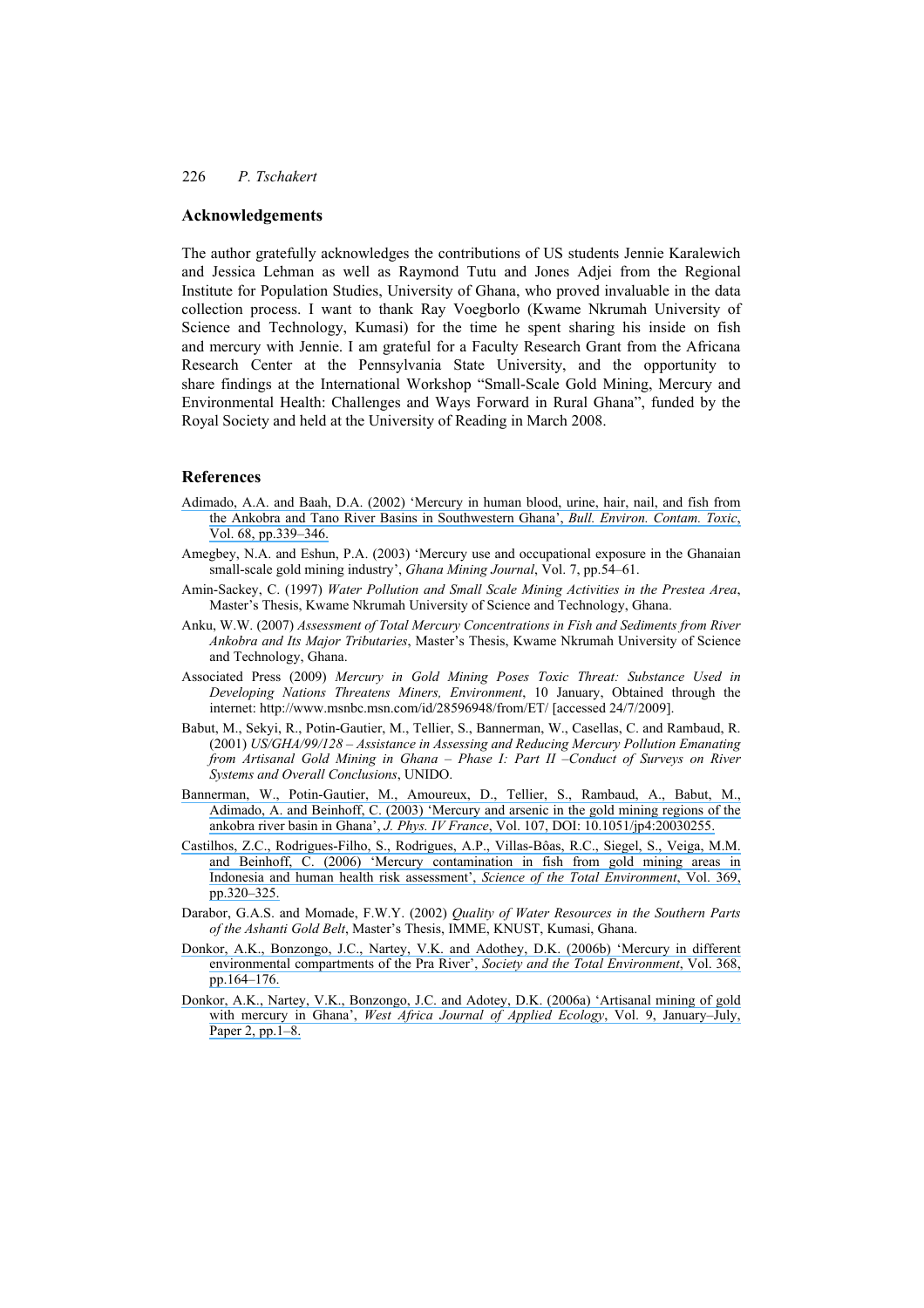- [Durrieu, G., Maury-Brachet, R. and Boudou, A. \(2005\) 'Goldmining and mercury contamination](https://www.researchgate.net/publication/8138041_Goldmining_and_mercury_contamination_of_the_piscivorous_fish_Hoplias_aimara_in_French_Guiana_Amazon_Basin?el=1_x_8&enrichId=rgreq-ae885e68416dd3318b9ce574a71792fe-XXX&enrichSource=Y292ZXJQYWdlOzI0OTkyMDQ2NjtBUzoxNTYwODYwODY2NzIzODRAMTQxNDIyNTIzMTc5MA==)  of the piscivorous fish *Hoplias aimara* [in French Guiana \(Amazon basin\)',](https://www.researchgate.net/publication/8138041_Goldmining_and_mercury_contamination_of_the_piscivorous_fish_Hoplias_aimara_in_French_Guiana_Amazon_Basin?el=1_x_8&enrichId=rgreq-ae885e68416dd3318b9ce574a71792fe-XXX&enrichSource=Y292ZXJQYWdlOzI0OTkyMDQ2NjtBUzoxNTYwODYwODY2NzIzODRAMTQxNDIyNTIzMTc5MA==) *Ecotoxicology and Environmental Safety*[, Vol. 60, pp.315–323.](https://www.researchgate.net/publication/8138041_Goldmining_and_mercury_contamination_of_the_piscivorous_fish_Hoplias_aimara_in_French_Guiana_Amazon_Basin?el=1_x_8&enrichId=rgreq-ae885e68416dd3318b9ce574a71792fe-XXX&enrichSource=Y292ZXJQYWdlOzI0OTkyMDQ2NjtBUzoxNTYwODYwODY2NzIzODRAMTQxNDIyNTIzMTc5MA==)
- [Eisler, R. \(2003\) 'Health risks of gold miners: a synoptic review',](https://www.researchgate.net/publication/10570622_Health_Risks_of_Gold_Miners_A_Synoptic_Review?el=1_x_8&enrichId=rgreq-ae885e68416dd3318b9ce574a71792fe-XXX&enrichSource=Y292ZXJQYWdlOzI0OTkyMDQ2NjtBUzoxNTYwODYwODY2NzIzODRAMTQxNDIyNTIzMTc5MA==) *Environmental Geochemistry and Health*[, Vol. 25, pp.325–345.](https://www.researchgate.net/publication/10570622_Health_Risks_of_Gold_Miners_A_Synoptic_Review?el=1_x_8&enrichId=rgreq-ae885e68416dd3318b9ce574a71792fe-XXX&enrichSource=Y292ZXJQYWdlOzI0OTkyMDQ2NjtBUzoxNTYwODYwODY2NzIzODRAMTQxNDIyNTIzMTc5MA==)
- FAO (Ed.) (2001) 'Improved fish smoking: Ghana', *Sharing Innovative Experiences*, Examples of Successful Initiatives in Agriculture and Rural Development in the South, Vol. 5, Food and Agricultural Organization (FAO), Rome, Italy, pp.240–254.
- [Gammons, C.H., Slotton, D.G., Gerbrandt, B., Weight, W., Young, C.A., McNearny, R.L.,](https://www.researchgate.net/publication/7497484_Mercury_concentrations_of_fish_river_water_and_sediment_in_the_Rio_Ramis-Lake_Titicaca_watershed_Peru?el=1_x_8&enrichId=rgreq-ae885e68416dd3318b9ce574a71792fe-XXX&enrichSource=Y292ZXJQYWdlOzI0OTkyMDQ2NjtBUzoxNTYwODYwODY2NzIzODRAMTQxNDIyNTIzMTc5MA==) [Cámac, E., Calderón, R. and Tapia, H. \(2006\) 'Mercury concentrations of fish, river water,](https://www.researchgate.net/publication/7497484_Mercury_concentrations_of_fish_river_water_and_sediment_in_the_Rio_Ramis-Lake_Titicaca_watershed_Peru?el=1_x_8&enrichId=rgreq-ae885e68416dd3318b9ce574a71792fe-XXX&enrichSource=Y292ZXJQYWdlOzI0OTkyMDQ2NjtBUzoxNTYwODYwODY2NzIzODRAMTQxNDIyNTIzMTc5MA==) [and sediment in the Río Ramis-Lake Titicaca watershed, Peru',](https://www.researchgate.net/publication/7497484_Mercury_concentrations_of_fish_river_water_and_sediment_in_the_Rio_Ramis-Lake_Titicaca_watershed_Peru?el=1_x_8&enrichId=rgreq-ae885e68416dd3318b9ce574a71792fe-XXX&enrichSource=Y292ZXJQYWdlOzI0OTkyMDQ2NjtBUzoxNTYwODYwODY2NzIzODRAMTQxNDIyNTIzMTc5MA==) *Science of the Total Environment*[, Vol. 368, pp.637–648.](https://www.researchgate.net/publication/7497484_Mercury_concentrations_of_fish_river_water_and_sediment_in_the_Rio_Ramis-Lake_Titicaca_watershed_Peru?el=1_x_8&enrichId=rgreq-ae885e68416dd3318b9ce574a71792fe-XXX&enrichSource=Y292ZXJQYWdlOzI0OTkyMDQ2NjtBUzoxNTYwODYwODY2NzIzODRAMTQxNDIyNTIzMTc5MA==)
- [Golow, A.A. and Adzei, E.A. \(2002\) 'Mercury in surface soil and cassava crop near an alluvial](https://www.researchgate.net/publication/11270202_Mercury_in_Surface_Soil_and_Cassava_Crop_Near_an_Alluvial_Goldmine_at_Dunkwa-on-Offin_Ghana?el=1_x_8&enrichId=rgreq-ae885e68416dd3318b9ce574a71792fe-XXX&enrichSource=Y292ZXJQYWdlOzI0OTkyMDQ2NjtBUzoxNTYwODYwODY2NzIzODRAMTQxNDIyNTIzMTc5MA==) [goldmine at Dunkwa-on-Offin, Ghana',](https://www.researchgate.net/publication/11270202_Mercury_in_Surface_Soil_and_Cassava_Crop_Near_an_Alluvial_Goldmine_at_Dunkwa-on-Offin_Ghana?el=1_x_8&enrichId=rgreq-ae885e68416dd3318b9ce574a71792fe-XXX&enrichSource=Y292ZXJQYWdlOzI0OTkyMDQ2NjtBUzoxNTYwODYwODY2NzIzODRAMTQxNDIyNTIzMTc5MA==) *Bull. Environ. Contam. Toxicol.*, Vol. 69, pp.228–235.
- [Golow, A.A. and Mingle, L.C. \(2003\) 'Mercury in river water and sediments in Some Rivers near](https://www.researchgate.net/publication/10936206_Mercury_in_River_Water_and_Sediments_in_Some_Rivers_near_Dunkwa-On-Offin_an_Alluvial_Goldmine_Ghana?el=1_x_8&enrichId=rgreq-ae885e68416dd3318b9ce574a71792fe-XXX&enrichSource=Y292ZXJQYWdlOzI0OTkyMDQ2NjtBUzoxNTYwODYwODY2NzIzODRAMTQxNDIyNTIzMTc5MA==)  [Dunkwa-on-Offin, and alluvial goldmine, Ghana',](https://www.researchgate.net/publication/10936206_Mercury_in_River_Water_and_Sediments_in_Some_Rivers_near_Dunkwa-On-Offin_an_Alluvial_Goldmine_Ghana?el=1_x_8&enrichId=rgreq-ae885e68416dd3318b9ce574a71792fe-XXX&enrichSource=Y292ZXJQYWdlOzI0OTkyMDQ2NjtBUzoxNTYwODYwODY2NzIzODRAMTQxNDIyNTIzMTc5MA==) *Bull. Environ. Contam. Toxicol.*, Vol. 70, [pp.379–384.](https://www.researchgate.net/publication/10936206_Mercury_in_River_Water_and_Sediments_in_Some_Rivers_near_Dunkwa-On-Offin_an_Alluvial_Goldmine_Ghana?el=1_x_8&enrichId=rgreq-ae885e68416dd3318b9ce574a71792fe-XXX&enrichSource=Y292ZXJQYWdlOzI0OTkyMDQ2NjtBUzoxNTYwODYwODY2NzIzODRAMTQxNDIyNTIzMTc5MA==)
- [Hilson, G. \(2006\) 'Abatement of mercury pollution in the small-scale gold mining industry:](https://www.researchgate.net/publication/7510011_Abatement_of_mercury_pollution_in_the_small-scale_gold_mining_industry_Restructuring_the_policy_and_research_agendas?el=1_x_8&enrichId=rgreq-ae885e68416dd3318b9ce574a71792fe-XXX&enrichSource=Y292ZXJQYWdlOzI0OTkyMDQ2NjtBUzoxNTYwODYwODY2NzIzODRAMTQxNDIyNTIzMTc5MA==) [restructuring the policy and research agendas',](https://www.researchgate.net/publication/7510011_Abatement_of_mercury_pollution_in_the_small-scale_gold_mining_industry_Restructuring_the_policy_and_research_agendas?el=1_x_8&enrichId=rgreq-ae885e68416dd3318b9ce574a71792fe-XXX&enrichSource=Y292ZXJQYWdlOzI0OTkyMDQ2NjtBUzoxNTYwODYwODY2NzIzODRAMTQxNDIyNTIzMTc5MA==) *Science of the Total Environment*, Vol. 362, [pp.1–14.](https://www.researchgate.net/publication/7510011_Abatement_of_mercury_pollution_in_the_small-scale_gold_mining_industry_Restructuring_the_policy_and_research_agendas?el=1_x_8&enrichId=rgreq-ae885e68416dd3318b9ce574a71792fe-XXX&enrichSource=Y292ZXJQYWdlOzI0OTkyMDQ2NjtBUzoxNTYwODYwODY2NzIzODRAMTQxNDIyNTIzMTc5MA==)
- [Hilson, G. and Pardie, S. \(2006\) 'Mercury: an agent of poverty in Ghana's small-scale gold-mining](https://www.researchgate.net/publication/223524131_Mercury_An_agent_of_poverty_in_Ghana) sector?', *Resources Policy*[, Vol. 31, pp.106–116.](https://www.researchgate.net/publication/223524131_Mercury_An_agent_of_poverty_in_Ghana)
- [Hilson, G., Hilson, C.J. and Pardie, S. \(2007\) 'Improving awareness of mercury pollution in](https://www.researchgate.net/publication/6696720_Improving_awareness_of_mercury_pollution_in_small-scale_gold_mining_communities_Challenges_and_ways_forward_in_rural_Ghana?el=1_x_8&enrichId=rgreq-ae885e68416dd3318b9ce574a71792fe-XXX&enrichSource=Y292ZXJQYWdlOzI0OTkyMDQ2NjtBUzoxNTYwODYwODY2NzIzODRAMTQxNDIyNTIzMTc5MA==)  [small-scale gold mining communities: challenges and ways forward in rural Ghana',](https://www.researchgate.net/publication/6696720_Improving_awareness_of_mercury_pollution_in_small-scale_gold_mining_communities_Challenges_and_ways_forward_in_rural_Ghana?el=1_x_8&enrichId=rgreq-ae885e68416dd3318b9ce574a71792fe-XXX&enrichSource=Y292ZXJQYWdlOzI0OTkyMDQ2NjtBUzoxNTYwODYwODY2NzIzODRAMTQxNDIyNTIzMTc5MA==) *Environmental Research*[, Vol. 103, No. 2, pp.275–287.](https://www.researchgate.net/publication/6696720_Improving_awareness_of_mercury_pollution_in_small-scale_gold_mining_communities_Challenges_and_ways_forward_in_rural_Ghana?el=1_x_8&enrichId=rgreq-ae885e68416dd3318b9ce574a71792fe-XXX&enrichSource=Y292ZXJQYWdlOzI0OTkyMDQ2NjtBUzoxNTYwODYwODY2NzIzODRAMTQxNDIyNTIzMTc5MA==)
- [Hinton, J.J., Veiga, M.M. and Beinhoff, C. \(2003\) 'Women, mercury and artisanal gold mining:](https://www.researchgate.net/publication/45688741_Women_mercury_and_artisanal_gold_mining_Risk_communication_and_mitigation?el=1_x_8&enrichId=rgreq-ae885e68416dd3318b9ce574a71792fe-XXX&enrichSource=Y292ZXJQYWdlOzI0OTkyMDQ2NjtBUzoxNTYwODYwODY2NzIzODRAMTQxNDIyNTIzMTc5MA==)  [risk communication and mitigation',](https://www.researchgate.net/publication/45688741_Women_mercury_and_artisanal_gold_mining_Risk_communication_and_mitigation?el=1_x_8&enrichId=rgreq-ae885e68416dd3318b9ce574a71792fe-XXX&enrichSource=Y292ZXJQYWdlOzI0OTkyMDQ2NjtBUzoxNTYwODYwODY2NzIzODRAMTQxNDIyNTIzMTc5MA==) *J. Phys. IV France*, Vol. 107, pp.617–620.
- [Kuma, J.S. \(2004\) 'Is groundwater in the Tarkwa gold mining district of Ghana potable?',](https://www.researchgate.net/publication/225745624_Is_groundwater_in_the_Tarkwa_gold_mining_district_of_Ghana_potable?el=1_x_8&enrichId=rgreq-ae885e68416dd3318b9ce574a71792fe-XXX&enrichSource=Y292ZXJQYWdlOzI0OTkyMDQ2NjtBUzoxNTYwODYwODY2NzIzODRAMTQxNDIyNTIzMTc5MA==) *[Environmental Geology](https://www.researchgate.net/publication/225745624_Is_groundwater_in_the_Tarkwa_gold_mining_district_of_Ghana_potable?el=1_x_8&enrichId=rgreq-ae885e68416dd3318b9ce574a71792fe-XXX&enrichSource=Y292ZXJQYWdlOzI0OTkyMDQ2NjtBUzoxNTYwODYwODY2NzIzODRAMTQxNDIyNTIzMTc5MA==)*, Vol. 45, pp.391–400.
- [Kuwabara, J.S., Arai, Y., Topping, B.R., Pickering, I.J. and George, G.N. \(2007\)](https://www.researchgate.net/publication/6301841_Mercury_Speciation_in_Piscivorous_Fish_from_Mining-Impacted_Reservoirs?el=1_x_8&enrichId=rgreq-ae885e68416dd3318b9ce574a71792fe-XXX&enrichSource=Y292ZXJQYWdlOzI0OTkyMDQ2NjtBUzoxNTYwODYwODY2NzIzODRAMTQxNDIyNTIzMTc5MA==) ['Mercury speciation in piscivorous fish from mining-impacted reservoirs',](https://www.researchgate.net/publication/6301841_Mercury_Speciation_in_Piscivorous_Fish_from_Mining-Impacted_Reservoirs?el=1_x_8&enrichId=rgreq-ae885e68416dd3318b9ce574a71792fe-XXX&enrichSource=Y292ZXJQYWdlOzI0OTkyMDQ2NjtBUzoxNTYwODYwODY2NzIzODRAMTQxNDIyNTIzMTc5MA==) *Environmental Science and Technology*[, Vol. 41, No. 8, pp.2745–2749.](https://www.researchgate.net/publication/6301841_Mercury_Speciation_in_Piscivorous_Fish_from_Mining-Impacted_Reservoirs?el=1_x_8&enrichId=rgreq-ae885e68416dd3318b9ce574a71792fe-XXX&enrichSource=Y292ZXJQYWdlOzI0OTkyMDQ2NjtBUzoxNTYwODYwODY2NzIzODRAMTQxNDIyNTIzMTc5MA==)
- Oppong, S. (2006) *Total Mercury Levels in Fish, Sediments, and Soil Samples from the Pra River Basin*, Master's Thesis, Kwame Nkrumah University of Science and Technology, Ghana.
- Rambaud, A., Casellas, C., Sackey, O.S., Ankrah, N-A., Potin-Gautier, M., Tellier, S., Bannerman, W. and Babut, M. (2000) *US/GHA/99/128 – Assistance in Assessing and Reducing Mercury Pollution Emanating from Artisanal Gold Mining in Ghana – Phase I: Part I – General Introduction and Assessment of Human Health*, UNIDO, Vienna.
- Science Daily (2007) *Mercury Prevalent in Many Western Fish, Study Finds, Oregon State*  University (25 January, 2007), Obtained through the internet: http://www.sciencedaily. com/releases/2007/01/070123143248.htm [accessed 24/7/2009].
- Science Daily (2008) *Mercury Contamination Found in Stranded Victorian Dolphins*, Monash University (11 June 2008), Obtained through the internet: http://www.sciencedaily. com/releases/2008/06/080610092720.htm [accessed 24/7/2009].
- [Taylor, H., Appleton, J.D., Lister, R., Smith, B., Chitamweba, D., Mkumbo, O., Machiwa, J.F.,](https://www.researchgate.net/publication/7875034_Environmental_assessment_of_mercury_contamination_from_the_Rwamagasa_artisanal_gold_mining_centre_Geita_District_Tanzania?el=1_x_8&enrichId=rgreq-ae885e68416dd3318b9ce574a71792fe-XXX&enrichSource=Y292ZXJQYWdlOzI0OTkyMDQ2NjtBUzoxNTYwODYwODY2NzIzODRAMTQxNDIyNTIzMTc5MA==) [Tesha, A.L. and Beinhoff, C. \(2005\) 'Environmental assessment of mercury contamination](https://www.researchgate.net/publication/7875034_Environmental_assessment_of_mercury_contamination_from_the_Rwamagasa_artisanal_gold_mining_centre_Geita_District_Tanzania?el=1_x_8&enrichId=rgreq-ae885e68416dd3318b9ce574a71792fe-XXX&enrichSource=Y292ZXJQYWdlOzI0OTkyMDQ2NjtBUzoxNTYwODYwODY2NzIzODRAMTQxNDIyNTIzMTc5MA==) [from the Rwamagasa artisanal gold mining centre, Geita District, Tanzania',](https://www.researchgate.net/publication/7875034_Environmental_assessment_of_mercury_contamination_from_the_Rwamagasa_artisanal_gold_mining_centre_Geita_District_Tanzania?el=1_x_8&enrichId=rgreq-ae885e68416dd3318b9ce574a71792fe-XXX&enrichSource=Y292ZXJQYWdlOzI0OTkyMDQ2NjtBUzoxNTYwODYwODY2NzIzODRAMTQxNDIyNTIzMTc5MA==) *Science of the Total Environment*[, Vol. 343, pp.111–133.](https://www.researchgate.net/publication/7875034_Environmental_assessment_of_mercury_contamination_from_the_Rwamagasa_artisanal_gold_mining_centre_Geita_District_Tanzania?el=1_x_8&enrichId=rgreq-ae885e68416dd3318b9ce574a71792fe-XXX&enrichSource=Y292ZXJQYWdlOzI0OTkyMDQ2NjtBUzoxNTYwODYwODY2NzIzODRAMTQxNDIyNTIzMTc5MA==)
- Tschakert, P. and Singha, K. (2007) 'Contaminated identities: Mercury and marginalization in Ghana's artisanal mining sector', *Geoforum*, Vol. 38, pp.1304–1321.